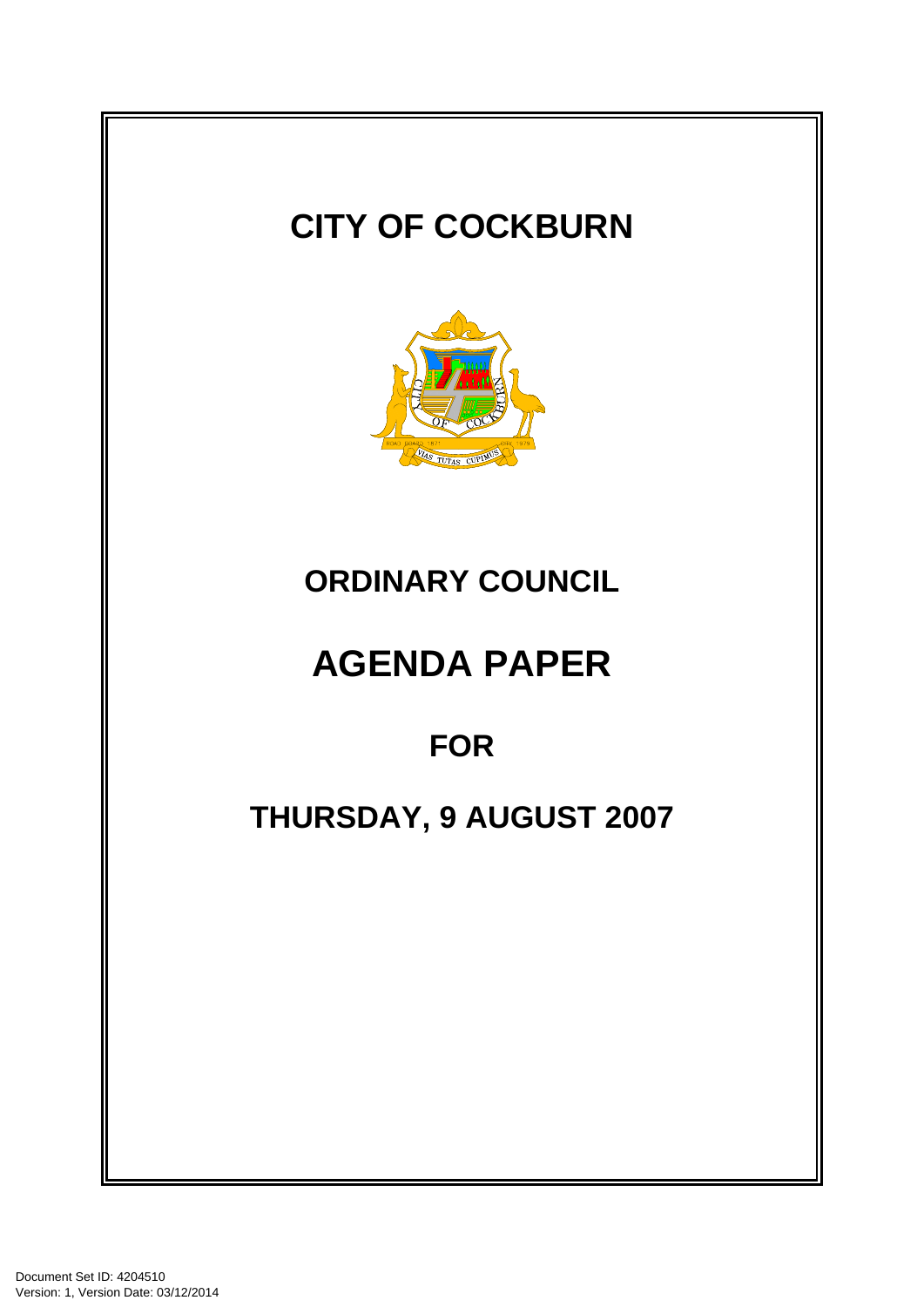# **CITY OF COCKBURN**

#### **SUMMARY OF AGENDA TO BE PRESENTED TO THE ORDINARY COUNCIL MEETING TO BE HELD ON THURSDAY, 9 AUGUST 2007 AT 7:00 PM**

## **Page**

\_\_\_\_\_\_

| 1.               |                                                   |                                                                                                                                                                                                              |  |  |
|------------------|---------------------------------------------------|--------------------------------------------------------------------------------------------------------------------------------------------------------------------------------------------------------------|--|--|
| 2.               | APPOINTMENT OF PRESIDING MEMBER (IF REQUIRED)1    |                                                                                                                                                                                                              |  |  |
| 3.               |                                                   | DISCLAIMER (TO BE READ ALOUD BY PRESIDING MEMBER) 1                                                                                                                                                          |  |  |
| $\overline{4}$ . |                                                   | ACKNOWLEDGEMENT OF RECEIPT OF WRITTEN DECLARATIONS OF<br>FINANCIAL INTERESTS AND CONFLICT OF INTEREST (BY PRESIDING                                                                                          |  |  |
| 5.               |                                                   |                                                                                                                                                                                                              |  |  |
| 6.               |                                                   | ACTION TAKEN ON PREVIOUS PUBLIC QUESTIONS TAKEN ON                                                                                                                                                           |  |  |
| 7.               |                                                   |                                                                                                                                                                                                              |  |  |
| 8.               |                                                   |                                                                                                                                                                                                              |  |  |
|                  | 8.1                                               | (OCM 09/08/2007) - ORDINARY COUNCIL MEETING - 12/07/2007  1                                                                                                                                                  |  |  |
| 9.               |                                                   |                                                                                                                                                                                                              |  |  |
| 10.              |                                                   |                                                                                                                                                                                                              |  |  |
| 11.              | BUSINESS LEFT OVER FROM THE PREVIOUS MEETING (IF  |                                                                                                                                                                                                              |  |  |
| 12.              | DECLARATION OF COUNCILLORS WHO HAVE NOT GIVEN DUE |                                                                                                                                                                                                              |  |  |
| 13.              |                                                   |                                                                                                                                                                                                              |  |  |
| 14.              |                                                   |                                                                                                                                                                                                              |  |  |
|                  | 14.1                                              | (OCM 09/08/2007) - FINAL ADOPTION OF PROPOSED<br>AMENDMENT NO. 53 TO TOWN PLANNING SCHEME NO. 3 -<br>RECLASSIFY LOT 201 (NO. 33) MIGUEL ROAD, BIBRA LAKE<br>FROM LOCAL RESERVE 'PUBLIC PURPOSE' TO 'INDUSTRY |  |  |
|                  | 14.2                                              | (OCM 09/08/2007) - OUTBUILDING (R-CODE VARIATION) - LOT<br>183 (NO. 7) ROSSELL PLACE, ATWELL - DEAN & PETA BARRATT                                                                                           |  |  |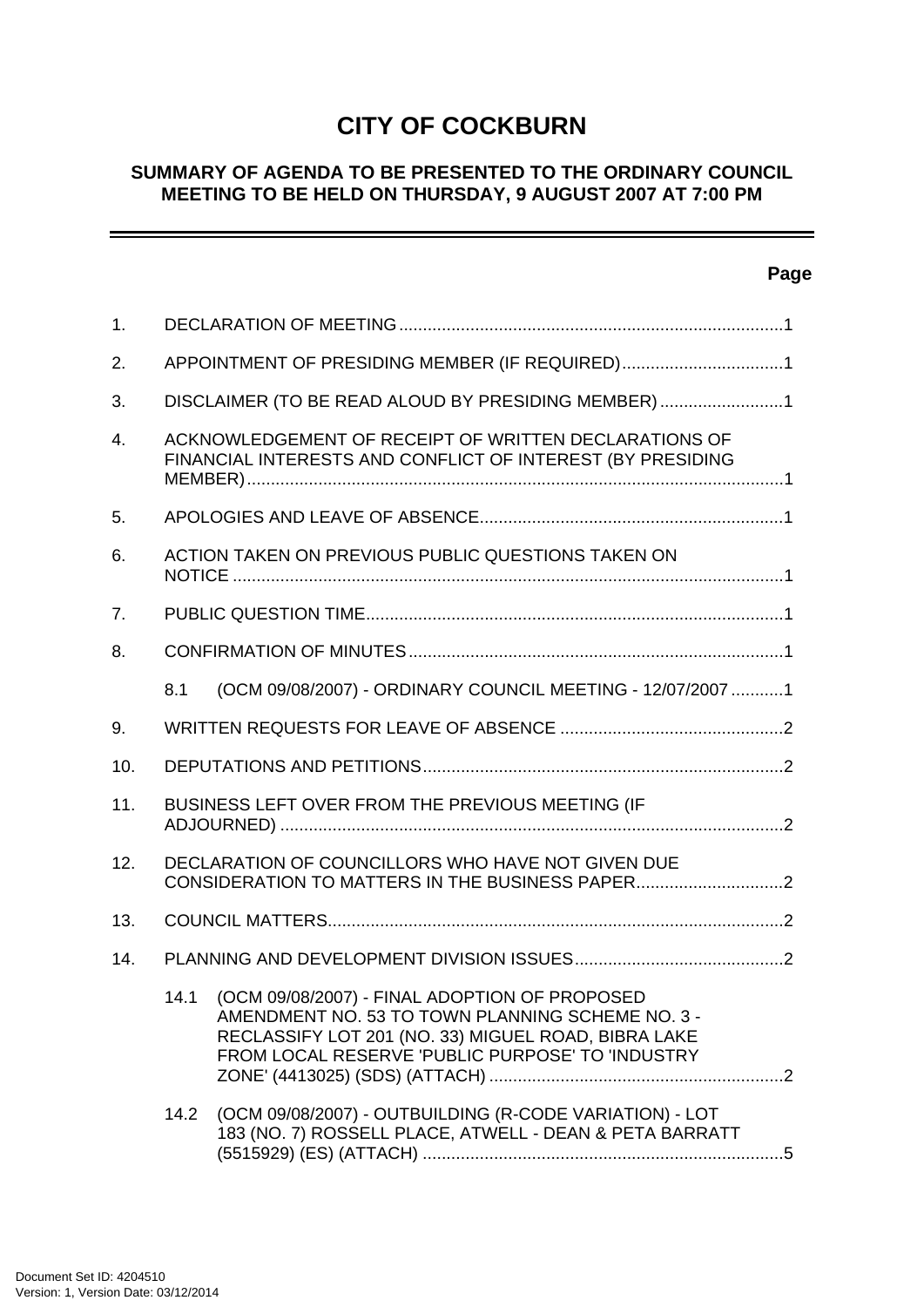## **Page**

|     | 14.3                                                     | (OCM 09/08/2007) - LOCAL GOVERNMENT (MISCELLANEOUS<br>PROVISIONS) ACT 1960, SECTINO 245A - AUTHORISED<br>PERSONS, PRIVATE SWIMMING POOLS (3211) (JW) 10 |  |
|-----|----------------------------------------------------------|---------------------------------------------------------------------------------------------------------------------------------------------------------|--|
|     | 14.4                                                     | (OCM 09/08/2007) - DELEGATED AUTHORITY - SECTION 374(1B)<br>LOCAL GOVERNMENT (MISCELLANEOUS PROVISIONS) ACT                                             |  |
| 15. |                                                          | FINANCE AND CORPORATE SERVICES DIVISION ISSUES14                                                                                                        |  |
|     | 15.1                                                     | (OCM 09/08/2007) - LIST OF CREDITORS PAID - JUNE 2007                                                                                                   |  |
|     |                                                          | 15.2 (OCM 09/08/2007) - STATEMENT OF FINANCIAL ACTIVITY - JUNE                                                                                          |  |
| 16. |                                                          |                                                                                                                                                         |  |
|     | 16.1                                                     | (OCM 09/08/2007) - TENDER NO. RFT17/2007 - HOT ASPHALT<br>ROAD SURFACING - SUPPLY AND LAYING (RFT17/2007) (JR)                                          |  |
| 17. |                                                          |                                                                                                                                                         |  |
|     | 17.1                                                     | (OCM 09/08/2007) - PROPOSED CITY OF COCKBURN (LOCAL<br>GOVERNMENT ACT) PARKING AND PARKING FACILITIES LOCAL                                             |  |
|     | 17.2                                                     | (OCM 09/08/2007) - PROPOSED CALENDAR OF EVENTS FOR                                                                                                      |  |
|     | 17.3                                                     | (OCM 09/08/2007) - COCKBURN CIVIC CENTRE INTERIM USAGE                                                                                                  |  |
| 18. |                                                          |                                                                                                                                                         |  |
| 19. |                                                          | MOTIONS OF WHICH PREVIOUS NOTICE HAS BEEN GIVEN 29                                                                                                      |  |
| 20. | NOTICES OF MOTION GIVEN AT THE MEETING FOR CONSIDERATION |                                                                                                                                                         |  |
| 21. | NEW BUSINESS OF AN URGENT NATURE INTRODUCED BY           |                                                                                                                                                         |  |
| 22. |                                                          | MATTERS TO BE NOTED FOR INVESTIGATION, WITHOUT DEBATE29                                                                                                 |  |
| 23. |                                                          |                                                                                                                                                         |  |
| 24. |                                                          | (OCM 09/08/2007) - RESOLUTION OF COMPLIANCE (SECTION 3.18(3),                                                                                           |  |
| 25. |                                                          |                                                                                                                                                         |  |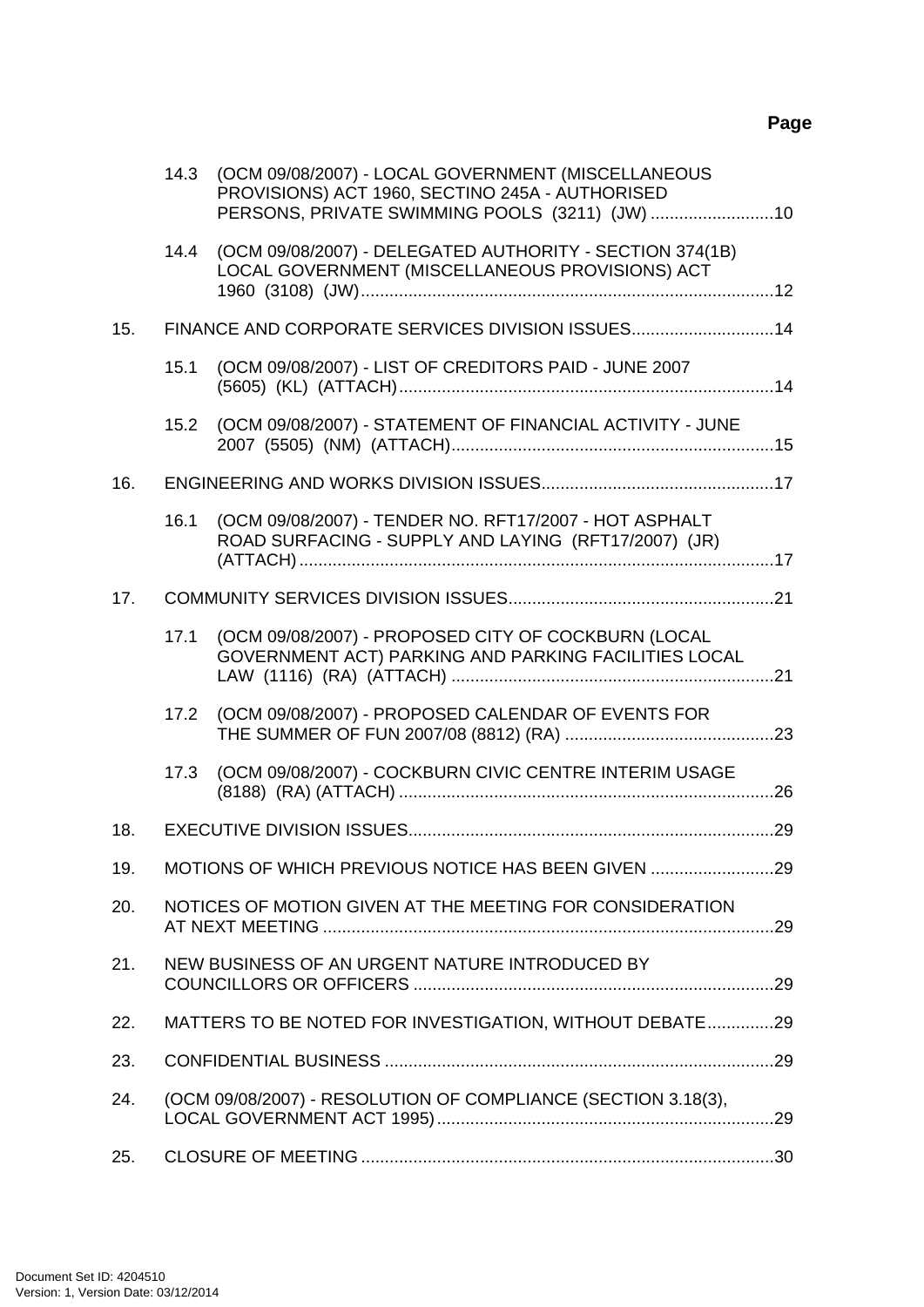Document Set ID: 4204510<br>Version: 1, Version Date: 03/12/2014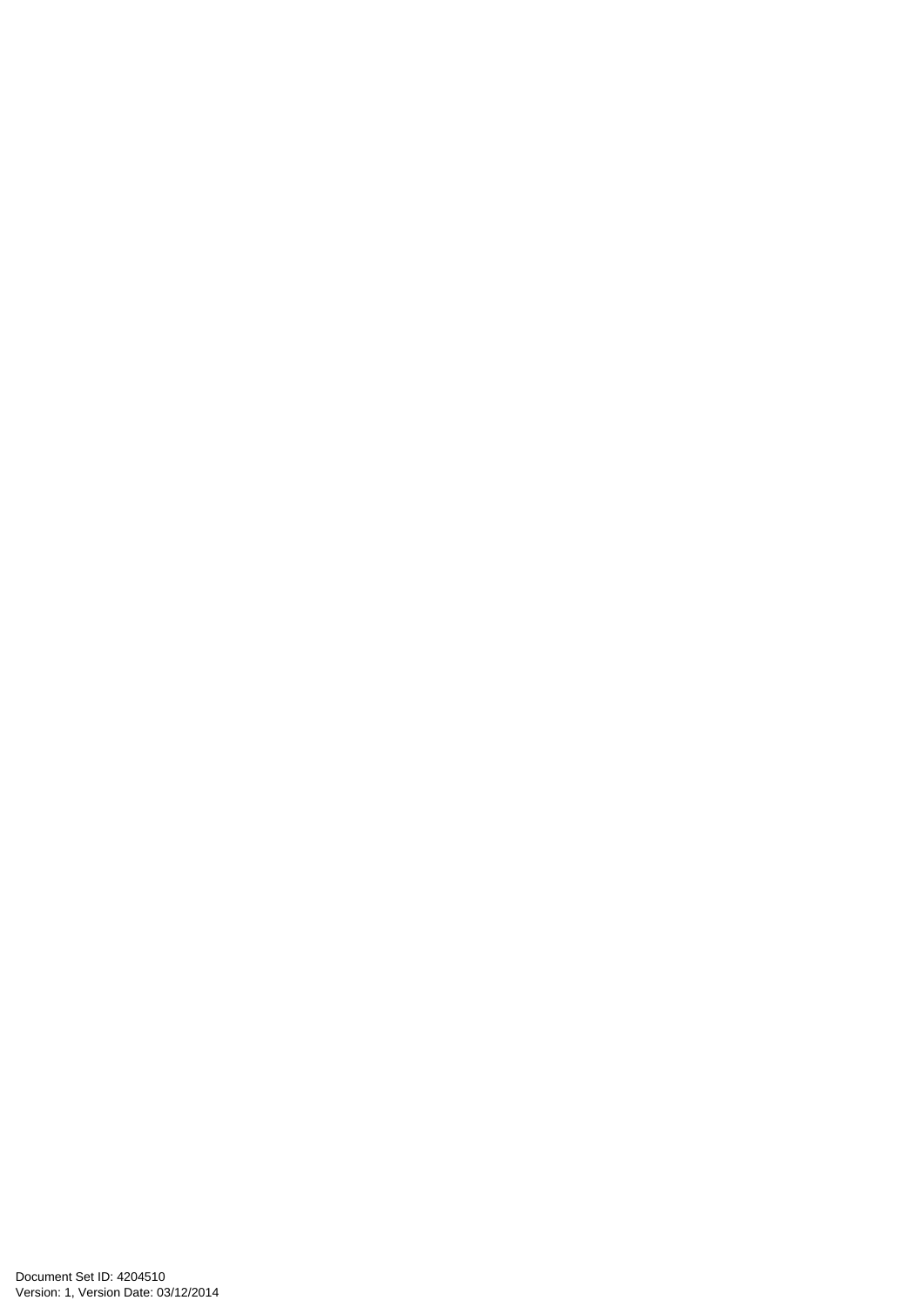# **CITY OF COCKBURN**

# <span id="page-4-0"></span>**AGENDA TO BE PRESENTED TO THE ORDINARY COUNCIL MEETING TO BE HELD ON THURSDAY, 9 AUGUST 2007 AT 7:00 PM**

## **1. DECLARATION OF MEETING**

## **2. APPOINTMENT OF PRESIDING MEMBER (If required)**

## **3. DISCLAIMER (To be read aloud by Presiding Member)**

Members of the public, who attend Council Meetings, should not act immediately on anything they hear at the Meetings, without first seeking clarification of Council's position. Persons are advised to wait for written advice from the Council prior to taking action on any matter that they may have before Council.

## **4. ACKNOWLEDGEMENT OF RECEIPT OF WRITTEN DECLARATIONS OF FINANCIAL INTERESTS AND CONFLICT OF INTEREST (by Presiding Member)**

## **5. APOLOGIES AND LEAVE OF ABSENCE**

# **6. ACTION TAKEN ON PREVIOUS PUBLIC QUESTIONS TAKEN ON NOTICE**  Nil

## **7. PUBLIC QUESTION TIME**

## **8. CONFIRMATION OF MINUTES**

## **8.1 (OCM 09/08/2007) - ORDINARY COUNCIL MEETING - 12/07/2007**

#### **RECOMMENDATION**

That the Minutes of the Ordinary Council Meeting held on Thursday, 12 July 2007, be adopted as a true and accurate record.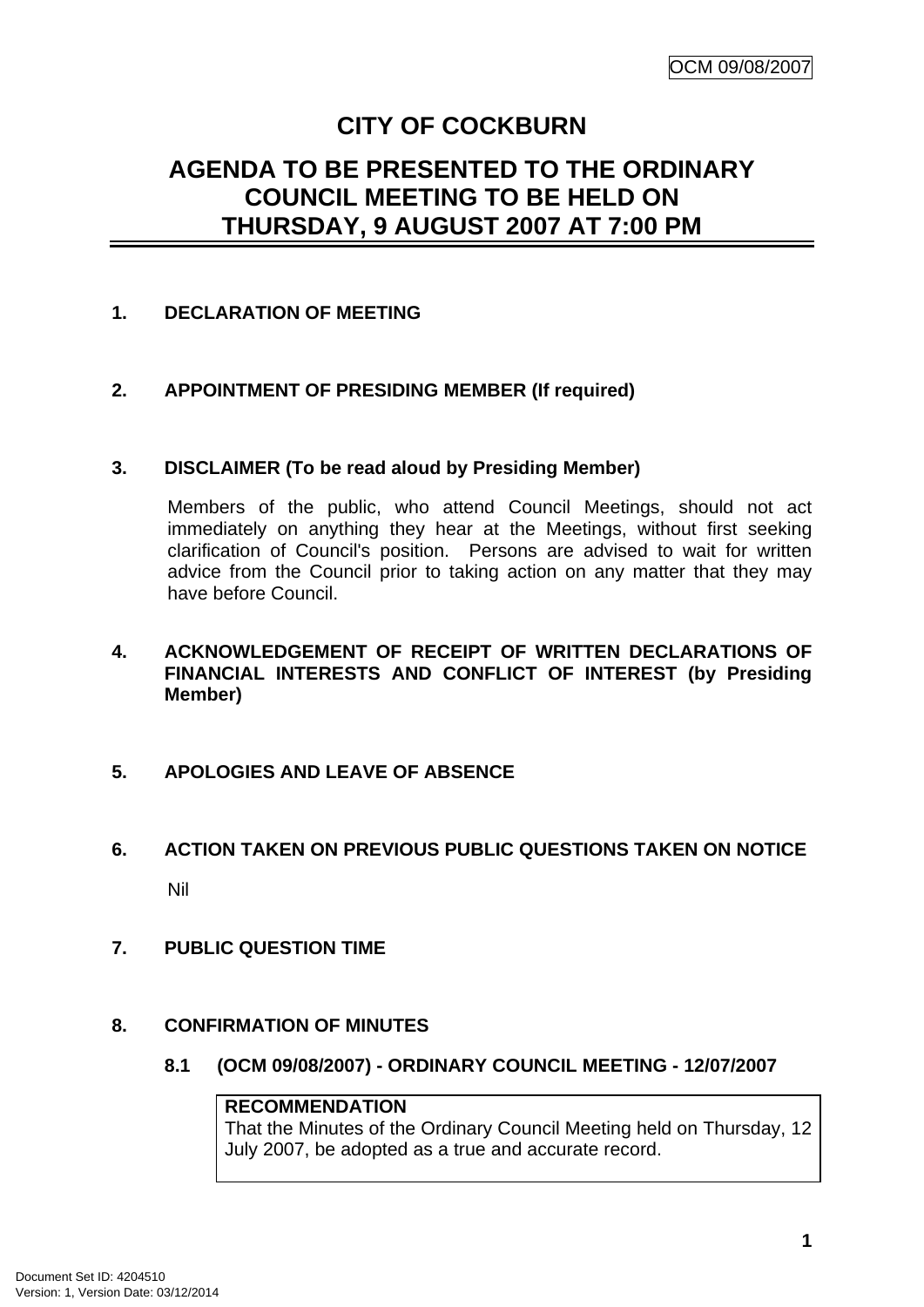## <span id="page-5-0"></span>**COUNCIL DECISION**

#### **9. WRITTEN REQUESTS FOR LEAVE OF ABSENCE**

## **10. DEPUTATIONS AND PETITIONS**

**11. BUSINESS LEFT OVER FROM THE PREVIOUS MEETING (If adjourned)**  Nil

#### **12. DECLARATION OF COUNCILLORS WHO HAVE NOT GIVEN DUE CONSIDERATION TO MATTERS IN THE BUSINESS PAPER**

**13. COUNCIL MATTERS** 

Nil

#### **14. PLANNING AND DEVELOPMENT DIVISION ISSUES**

**14.1 (OCM 09/08/2007) - FINAL ADOPTION OF PROPOSED AMENDMENT NO. 53 TO TOWN PLANNING SCHEME NO. 3 - RECLASSIFY LOT 201 (NO. 33) MIGUEL ROAD, BIBRA LAKE FROM LOCAL RESERVE 'PUBLIC PURPOSE' TO 'INDUSTRY ZONE' (4413025) (SDS) (ATTACH) Item 14.1**

**RECOMMENDATION** That Council:

- (1) adopt the amendment for final approval without modification;
- (2) in anticipation of the Hon. Minister's advice that final approval will be granted, the documents be signed, sealed and forwarded to the Western Australian Planning Commission; and
- (3) advise the applicant and submissioners of Council's decision accordingly.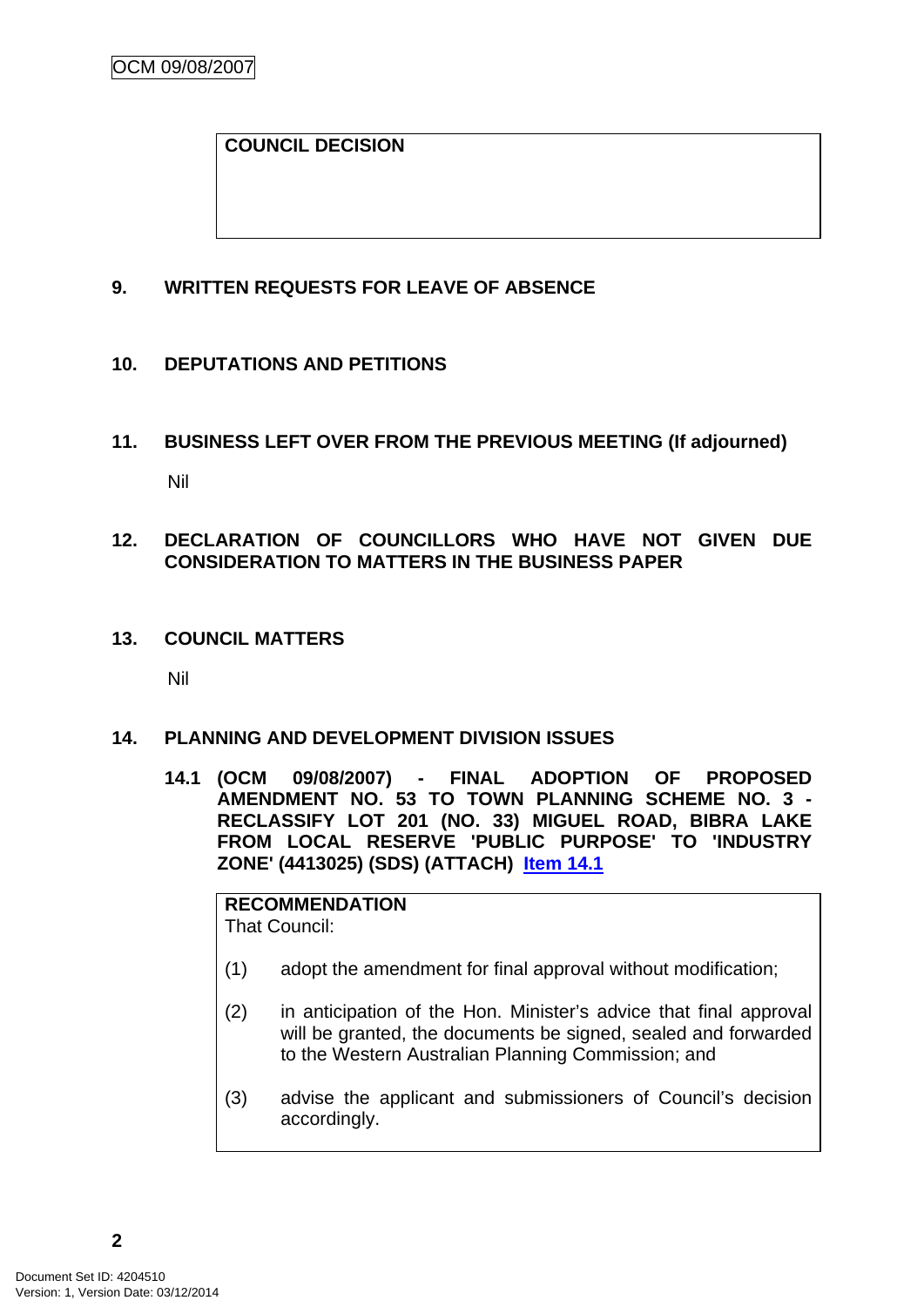## **COUNCIL DECISION**

## **Background**

| ZONING:   | MRS:                  | Industry                             |  |
|-----------|-----------------------|--------------------------------------|--|
|           | TPS.                  | Local Reserves 'Public Purpose - WP' |  |
| LAND USE: | <b>Public Purpose</b> |                                      |  |
| LOT SIZE: | 1.168 Hectares        |                                      |  |

Council at its meeting held on 11 January 2007 resolved to initiate Amendment No. 53 to Town Planning Scheme No. 3 which proposed the following:-

• Amend the Scheme Maps by reclassifying Lot 201 Miguel Road, Bibra Lake from 'Public Purpose' to 'Industry Zone' in accordance with the amendment map.

A copy of the proposed amendment document, which includes the Scheme Amendment Map, is included in the Agenda Attachments.

#### **Submission**

The Scheme Amendment was referred to the Environmental Protection Authority ("EPA") in accordance with Section 7A(1) of the Act.

The EPA advised that under Section 48A of the *Environmental Protection Act 1986*, the overall environmental impact of the amendment would not be severe enough to warrant formal assessment under Part IV Division 3 of the *Environmental Protection Act 1986*, and that is was not necessary to provide any advice or recommendations.

The amendment was subsequently advertised seeking public comment in accordance with the Regulations for not less than 42 days.

#### **Report**

The 42 day public consultation period for Amendment 53 concluded on 14 July 2007. The advertising procedure included an advertisement being placed in the West Australian newspaper, a sign onsite, adjoining landowners being invited to comment on the proposal, and information being made available at Council's Administration Office.

At the close of the advertising period 2 submissions were received. Both submissions received were from Government Agencies (Water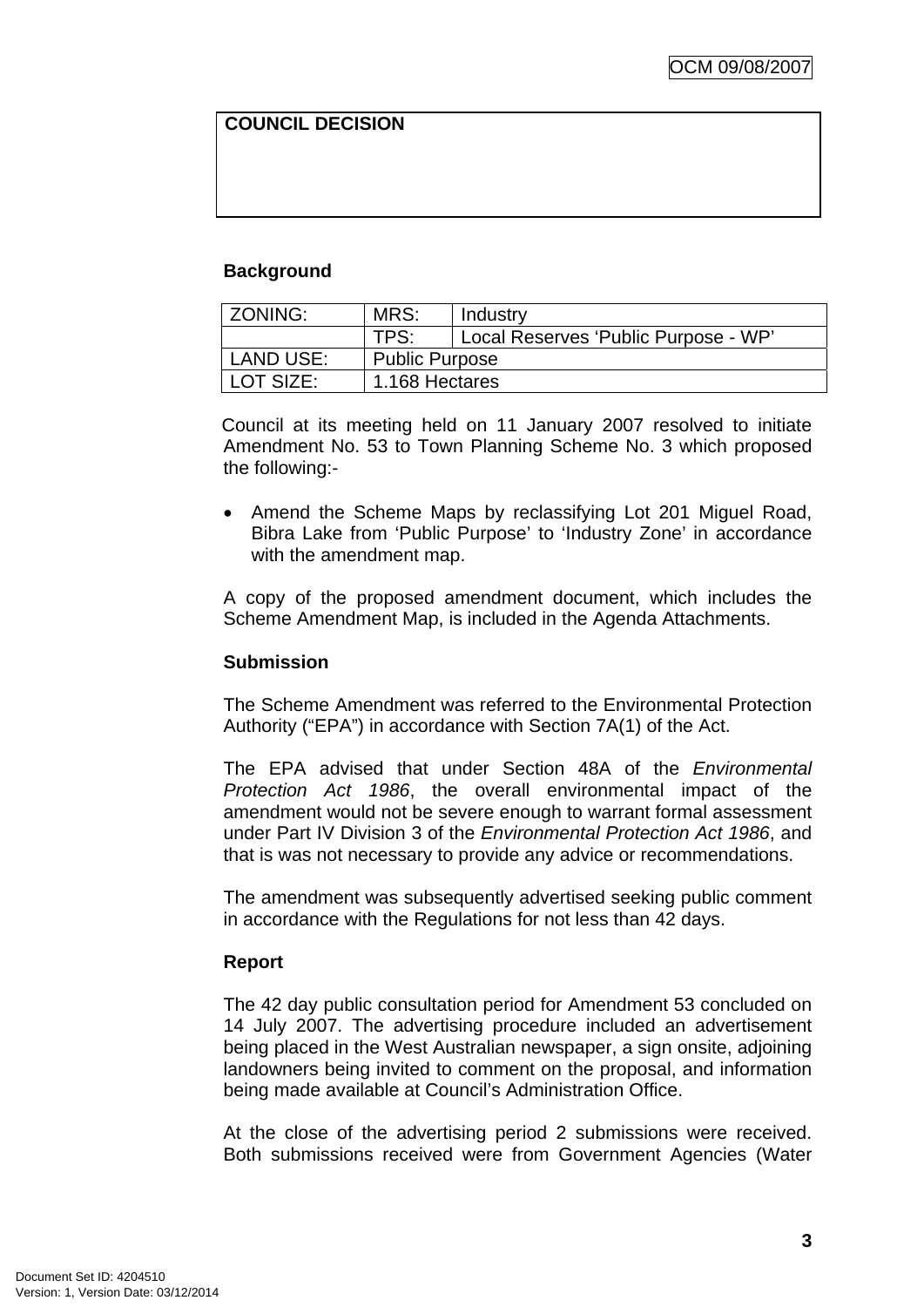Corporation & Public Transport Authority) who had no objections to the scheme amendment.

The site is surrounded by existing Industrial zoned land and Western Power does not require the lot for any public purpose. Development of the site for industrial purposes will result in a natural extension of the existing industrial area.

Given that the proposed re-zoning amendment will facilitate use of the land for industrial development consistent with the immediate surrounding area, it is recommended that Council proceed to adopt the scheme amendment.

#### **Strategic Plan/Policy Implications**

#### *Demographic Planning*

*• To ensure development will enhance the levels of amenity currently enjoyed by the community.*

#### *Employment and Economic Development*

*• To plan and promote economic development that encourages business opportunities within the City.* 

The Planning Policies which apply to this item are:-

APD2 Industrial Subdivision Policy

APD5 Public Works and Development by Public Authorities

#### **Budget/Financial Implications**

N/A

#### **Legal Implications**

Town Planning Scheme No. 3 Metropolitan Region Scheme Planning and Development Act 2005 Planning Regulations 1967

#### **Community Consultation**

Following receipt of advice from the EPA, the amendment was advertised for a 42 day period. The 42-day public consultation period for Scheme Amendment No. 53 concluded on 14 July 2007. At the close of advertising, 2 submissions were received.

Refer to Schedule of Submissions in Attachment 3.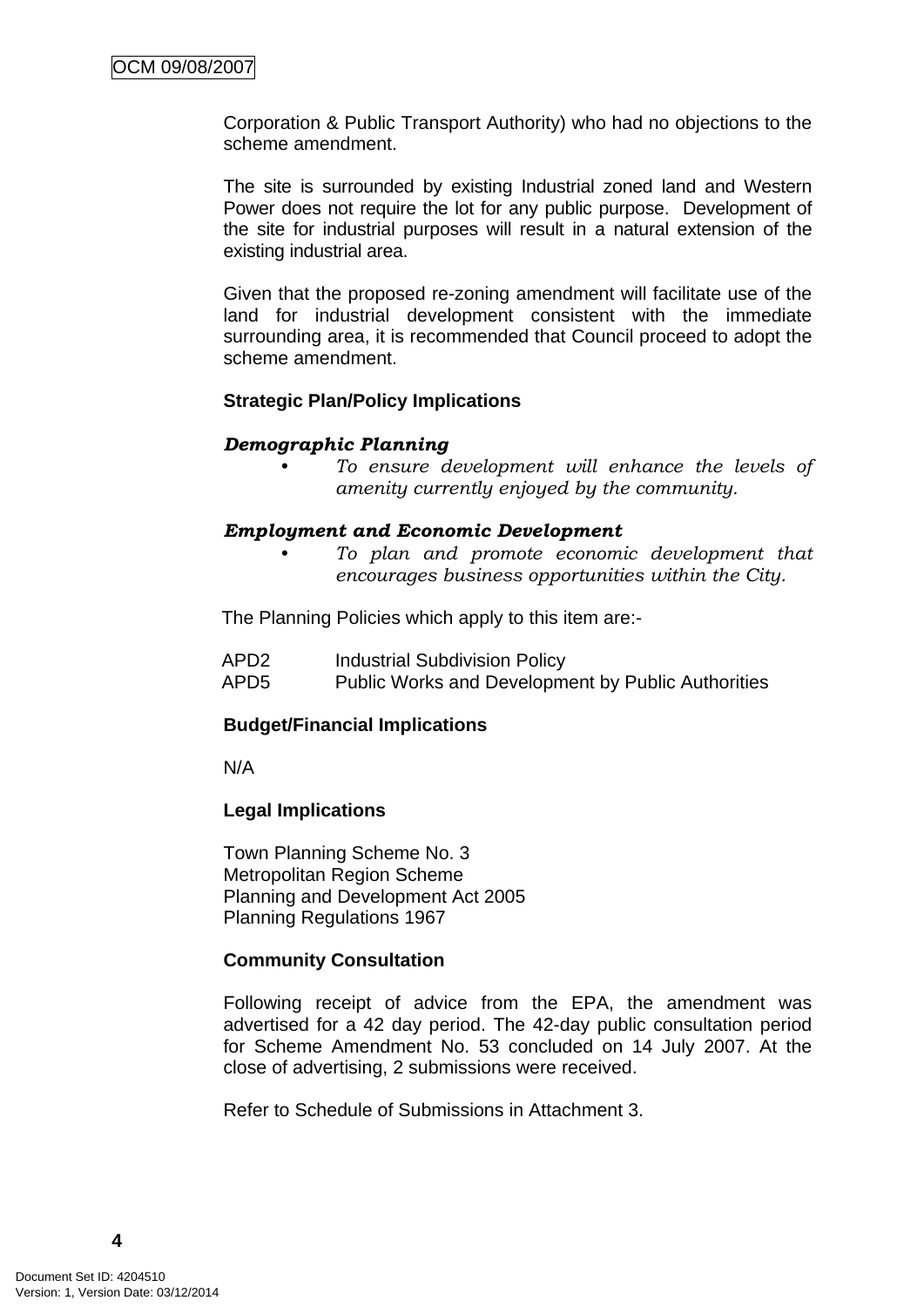## <span id="page-8-0"></span>**Attachment(s)**

- (1) Locality Map
- (2) Scheme Amendment Document
- (3) Schedule of Submissions

## **Advice to Proponent(s)/Submissioners**

N/A

## **Implications of Section 3.18(3) Local Government Act, 1995**

Nil.

#### **14.2 (OCM 09/08/2007) - OUTBUILDING (R-CODE VARIATION) - LOT 183 (NO. 7) ROSSELL PLACE, ATWELL - DEAN & PETA BARRATT (5515929) (ES) (ATTACH) Item 14.2**

**RECOMMENDATION** That Council:

- (1) refuse to grant its approval to the proposed outbuilding for the following reasons:
	- 1. The proposal is contrary to the protection of the residential amenity of the location by virtue of:
		- (a) the visual appearance of the proposed outbuilding in what is a typical single storey residential area;
	- 2. The proposal is contrary to the orderly and proper planning of the locality by virtue of:
		- (a) being different to the type of development typically anticipated in residential areas taking into account the need to protect residential amenity;
- (2) issue a Schedule 9 Notice of Determination on Application for Planning Approval – Refusal and an MRS Form 2 Notice of Refusal; and
- (3) advise the applicant and submissioners of Council's decision accordingly.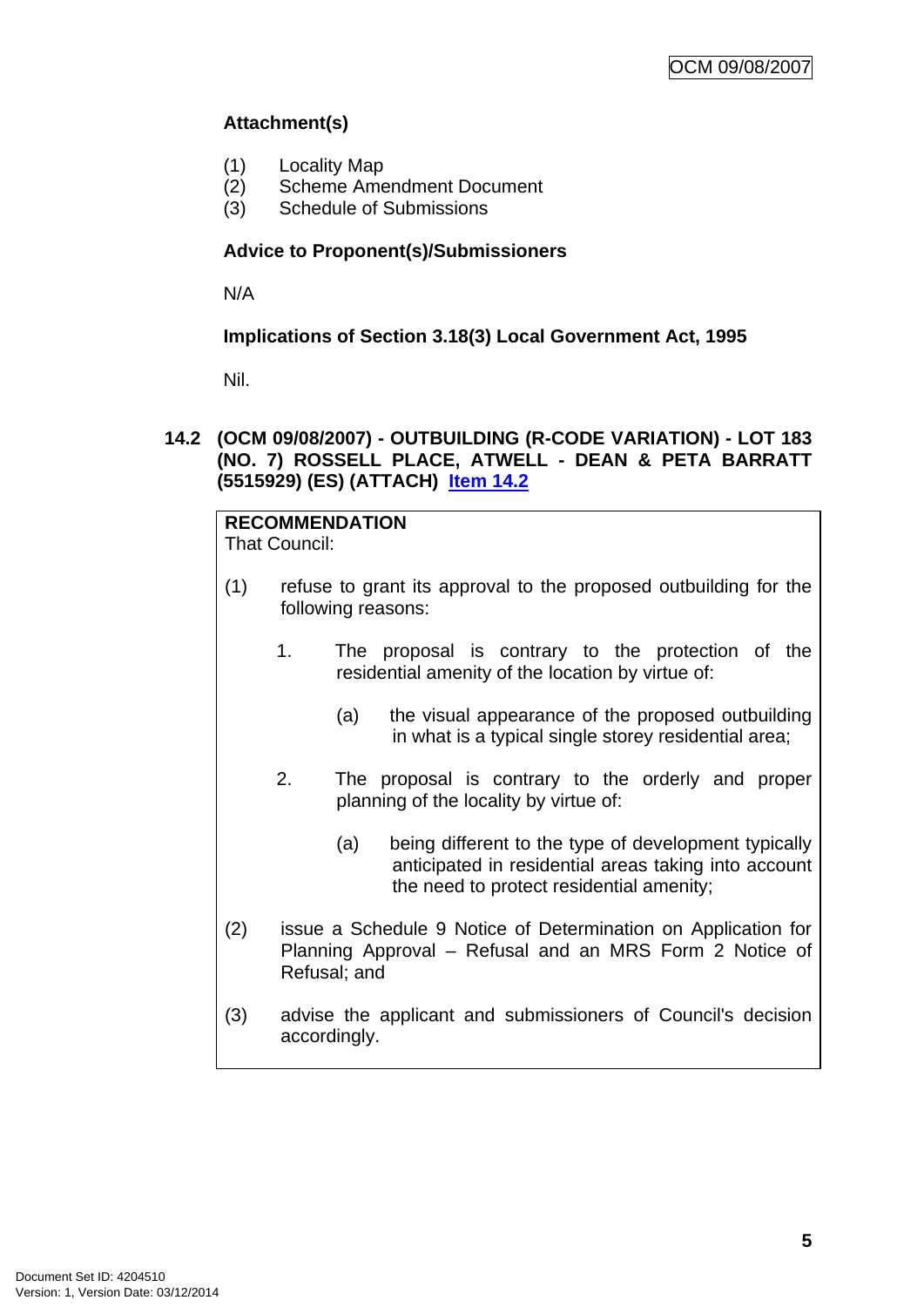#### **COUNCIL DECISION**

#### **Background**

| <b>ZONING:</b>    | MRS:                   | Urban                   |  |
|-------------------|------------------------|-------------------------|--|
|                   | TPS3                   | <b>Residential R-20</b> |  |
| <b>LAND USE:</b>  | Residential            |                         |  |
| LOT SIZE:         | 728m <sup>2</sup>      |                         |  |
| <b>USE CLASS:</b> | Single (R-Codes) House |                         |  |

The subject land is situated on the northern side of Rossell Road in Atwell and is occupied by a single storey residence. The site is flanked to the north and east by single dwellings. Single dwellings are also present opposite the site. An access lane abuts the western side of the site.

This proposal was originally put forward to the July Council meeting, where it was deferred pending the proposal being advertised to the other three residential property owners directly abutting the subject lot, as well as the other surrounding property owners in Rossell Place, Atwell, be sought.

Comments were sought from an additional 9 (nine) adjacent neighbours on Rossell Place and Marich Cove, in which only 1 (one) comment of no objection was received.

Furthermore comparisions of the proposed shed and adjacent dwellings and other oversized sheds in the Atwell area have been made and are included as attachments to this report. It was concluded through these comparisons that the proposed floor area of the shed is significantly greater than other sheds in Atwell and the proposed wall height of the shed is significantly greater than that of adjoining dwellings.

#### **Submission**

The Applicant proposes to erect an 8 metre by 12 metre (96 $m<sup>2</sup>$ ) steel frame shed with Classic Cream Monoclad walls and Zincalume roof on the subject site. The outbuilding will have a wall height of 3.6 metres and ridge height of 4.38 metres. It is proposed to be located in the rear eastern corner of the site, setback a distance of 1 metre from both the rear and eastern boundary.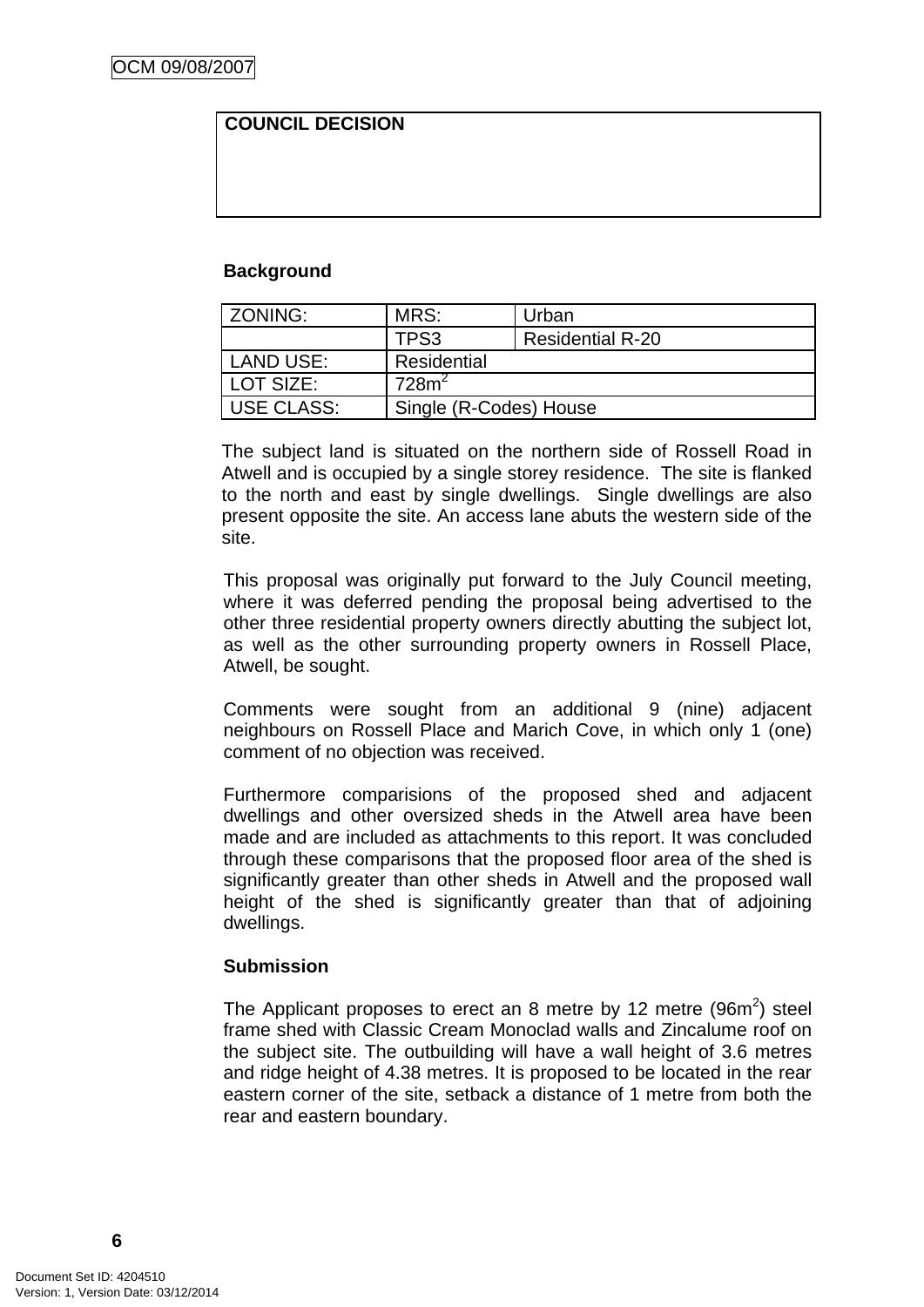The Applicant has confirmed that the purpose of the proposed outbuilding will be for storage of a large boat, large caravan, a trailer, off road motor bikes & lawn mowers.

A locality map, a copy of the site plan and elevations are included in the agenda attachments.

## **Report**

A shed is defined as an outbuilding under Town Planning Scheme No. 3. An outbuilding is an enclosed non-habitable structure that is detached from any dwelling. Policy APD18 specifies that the floor area of proposed outbuildings in residential areas is not to exceed 60m<sup>2</sup> or 10% of the lot area whichever is the greater. Additionally the policy specifies that the wall height of the proposed outbuilding is not to exceed 2.4 metres and the ridge height is not to exceed 4.2 metres.

The proposed outbuilding fails to comply with Council Policy *APD18 Outbuildings* in the following respects:

- The floor area proposed is  $96m^2$ , this exceeds  $72m^2$  (10% of lot size).
- Wall height proposed is 3.6 metres.
- Ridge height proposed is 4.38 metres.

Similarly the proposal does not comply with acceptable development standards or the performance criteria for outbuildings in the Residential Design Codes. The performance criterion states that outbuildings should not detract from the streetscape or visual amenity of residents or neighbouring properties. This is discussed below. Furthermore the height and area of the proposed outbuildings exceeds acceptable development requirements of the Residential Design Codes.

The subject land is zoned Residential R20 under the City of Cockburn Town Planning Scheme No 3. Council has the discretion to either approve (with or without conditions) or to refuse the application.

It is evident that a similar sized outbuilding is located on a nearby site at 1 Rossell Place. A building licence for this was issued in October 1999. Planning Approval was not required to be obtained as the Residential Design Codes were not in place at this time. The Codes came into practice in 2002, hence the regulations have effectively changed since 1999 when the nearby outbuilding was constructed. For this reason the nearby outbuilding should not be used as precedence for the current proposal.

In assessing and determining applications for development within residentially zoned areas, one of Council's principle objectives is the protection of the amenity of residents living within the area. The proposed development is considered contrary to the protection of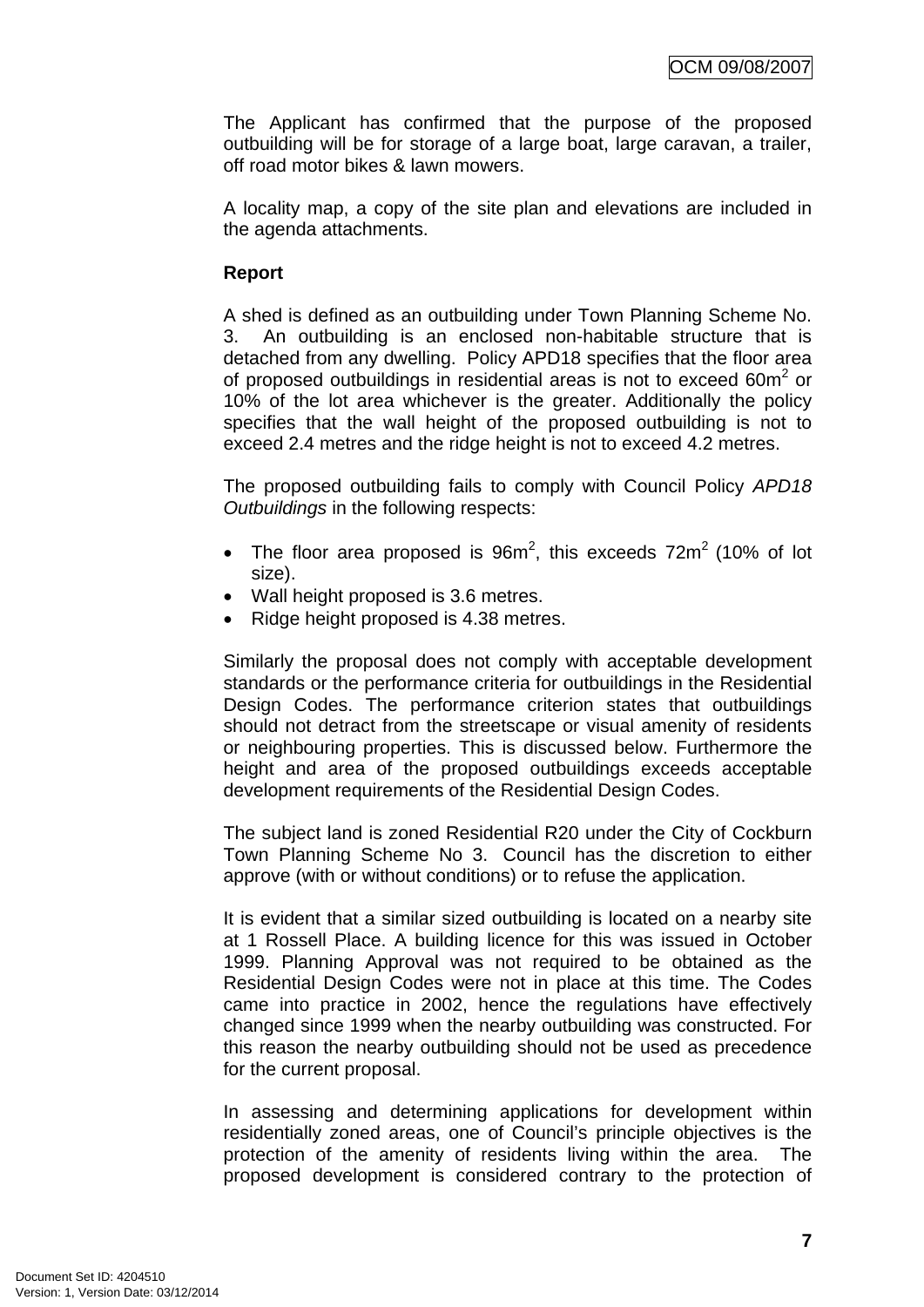residential amenity in the subject location, and is not considered to comply with the standards and provisions of the City's Town Planning Scheme No 3, particularly Clause 10.2 that addresses matters to be considered by council.

## **Effect to adjoining land & Amenity**

Clause 10.2.1 (o) states that the effect of height, bulk, scale and the appearance of the proposal is to be considered when assessing the effect of the proposal on adjoining land. An objection has been received from an adjoining neighbour, which included the following concerns:

- Height of outbuilding will detrimentally effect outlook from outdoor entertainment area, back garden, study and bedroom.
- That the outbuilding will be used in conjunction with the applicant's occupation as a tow driver and wrecker.

It is evident from this objection that the proposal will negatively effect adjoining land primarily due to the height of the development. Negotiation was undertaken with the applicant regarding the possibility of reducing the height of the outbuilding. However the applicant does not wish to amend the height as the proposed height is required to store the boat.

In regards to the second concern raised the applicant has stated that he will be using the outbuilding primarily for storage and will not be associated with his occupation.

Whilst no further objections were received when additional advertising was undertaken, the attachments to this report indicate that it is the rear neighbour, who has submitted the objection, that will be most severely affected by the impact of the scale of this proposed shed. The composite elevations indicate that the wall height of the shed is greater than the dwelling and the ridge height the same as the dwelling on the subject site.

#### **Amenity**

The Residential Design Codes state that outbuildings should not detract from visual amenity of residents or neighbouring properties, the preservation of amenity of the locality is also a matter to be considered by Council as per Clause 10.2.1(n). The proposed bulk of the outbuilding combined with the proposed materials of the outbuilding is not common in areas zoned residential and will detract from the visual amenity of the area.

The additional comparisons made at Council's request confirm that this proposal is out of keeping with the existing development in the locality.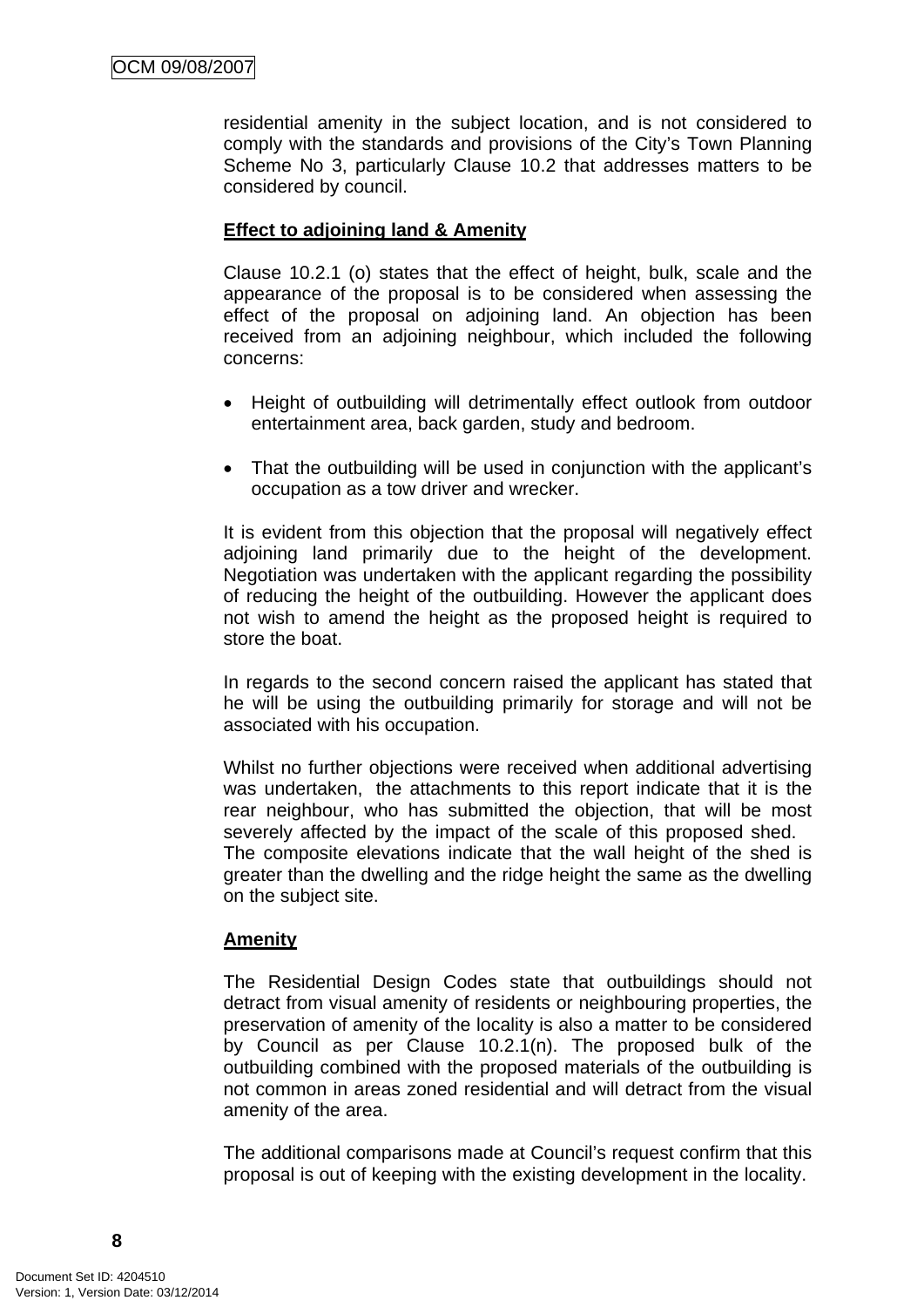Such large outbuildings are more appropriate in areas zoned for Rural Living.

## **Orderly & Proper Planning**

Council in determining development applications is responsible for considering the orderly and proper planning of a locality, as per Clause 10.2.1(b). It is a concern that the proposed outbuilding has a greater height than most adjoining residential single storey dwellings. In this case the outbuilding will be very dominant on the site and from surrounding residence, consequently detracting from the visual amenity of the residential area. The proposal is not consistent with the appearance of the surrounding neighbourhood, which primarily consists of single residential dwellings.

## **Recommendation**

It is recommended that Council refuse the application on the basis that the proposal is contrary to both:

- The protection of the amenity of the residential area within which the subject land is located;
- The orderly and proper planning of the locality as required to be considered by Council.

Resolving to refuse the application also takes into account the relevant submissions received by Council in respect of the application.

## **Strategic Plan/Policy Implications**

#### *Demographic Planning*

- *To ensure the planning of the City is based on an approach that has the potential to achieve high levels of convenience and prosperity for its citizens.*
- *To ensure development will enhance the levels of amenity currently enjoyed by the community.*

The Planning Policies which apply to this item are:-

APD33 Town Planning Scheme No. 3 Provisions

#### **Budget/Financial Implications**

N/A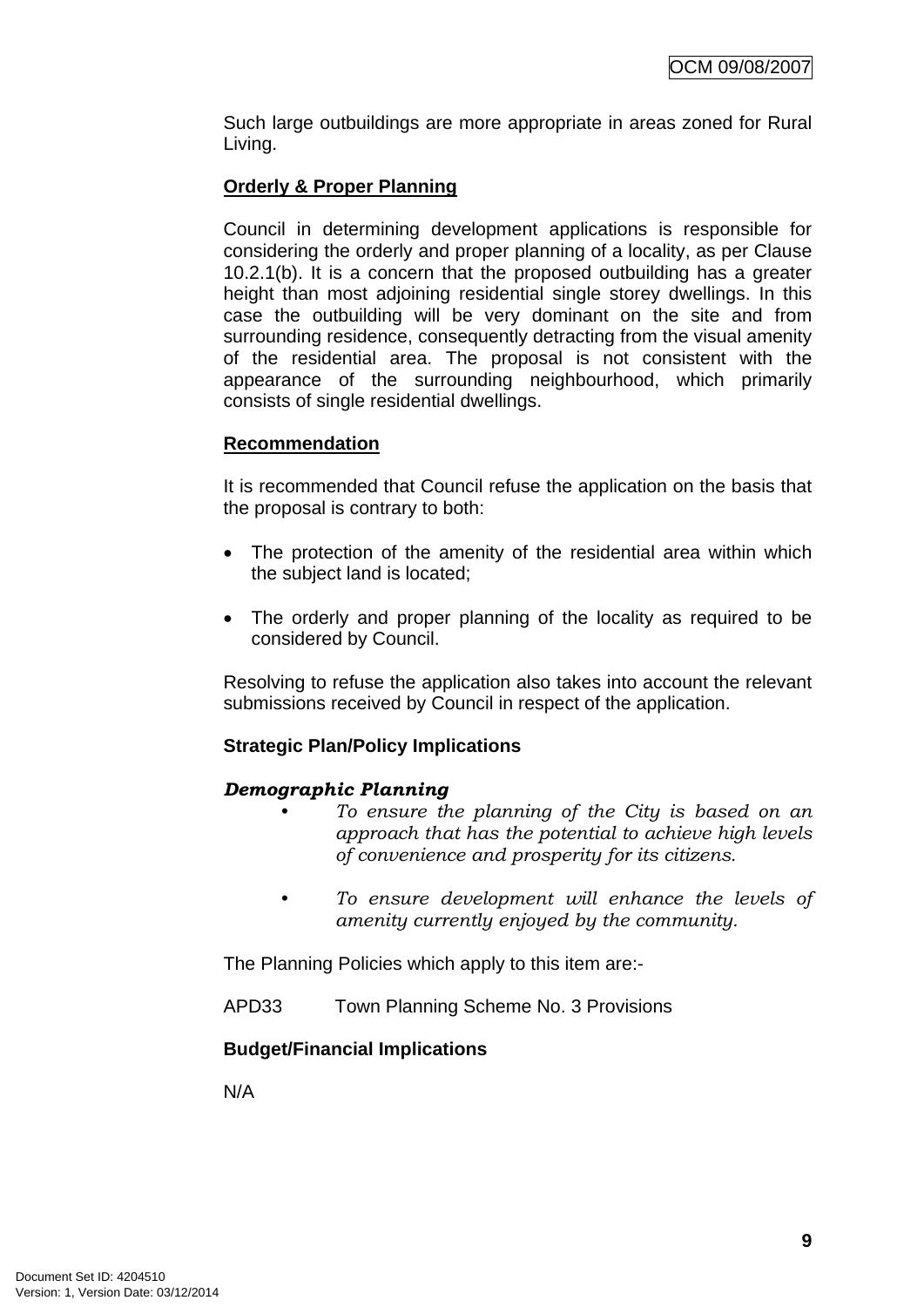## <span id="page-13-0"></span>**Legal Implications**

Town Planning Scheme No 3 Planning and Development Act 2005

#### **Community Consultation**

Initially 3 (three) surrounding owners were consulted regarding the proposal. One (1) submission was received objecting to the proposal.

Additionally, as Council requested at the July meeting, comments were sought from an additional 9 (nine) adjacent neighbours on Rossell Place and Marich Cove, in which only 1 (one) comment of no objection was received.

#### **Attachment(s)**

- (1) Locality Plan
- (2) Site Plan
- (3 Elevations
- (4) Comparison to other oversized sheds in Atwell
- (5) Comparison to adjoining dwellings

## **Advice to Proponent(s)/Submissioners**

N/A

## **Implications of Section 3.18(3) Local Government Act, 1995**

Nil.

#### **14.3 (OCM 09/08/2007) - LOCAL GOVERNMENT (MISCELLANEOUS PROVISIONS) ACT 1960, SECTINO 245A - AUTHORISED PERSONS, PRIVATE SWIMMING POOLS (3211) (JW)**

#### **RECOMMENDATION**

That Council endorse Paul William Sportel employed as a Building Surveyor by the City of Cockburn as an authorised person pursuant to Part VIII, Section 245A of the Local Government (Miscellaneous Provisions) Act 1960.

#### **COUNCIL DECISION**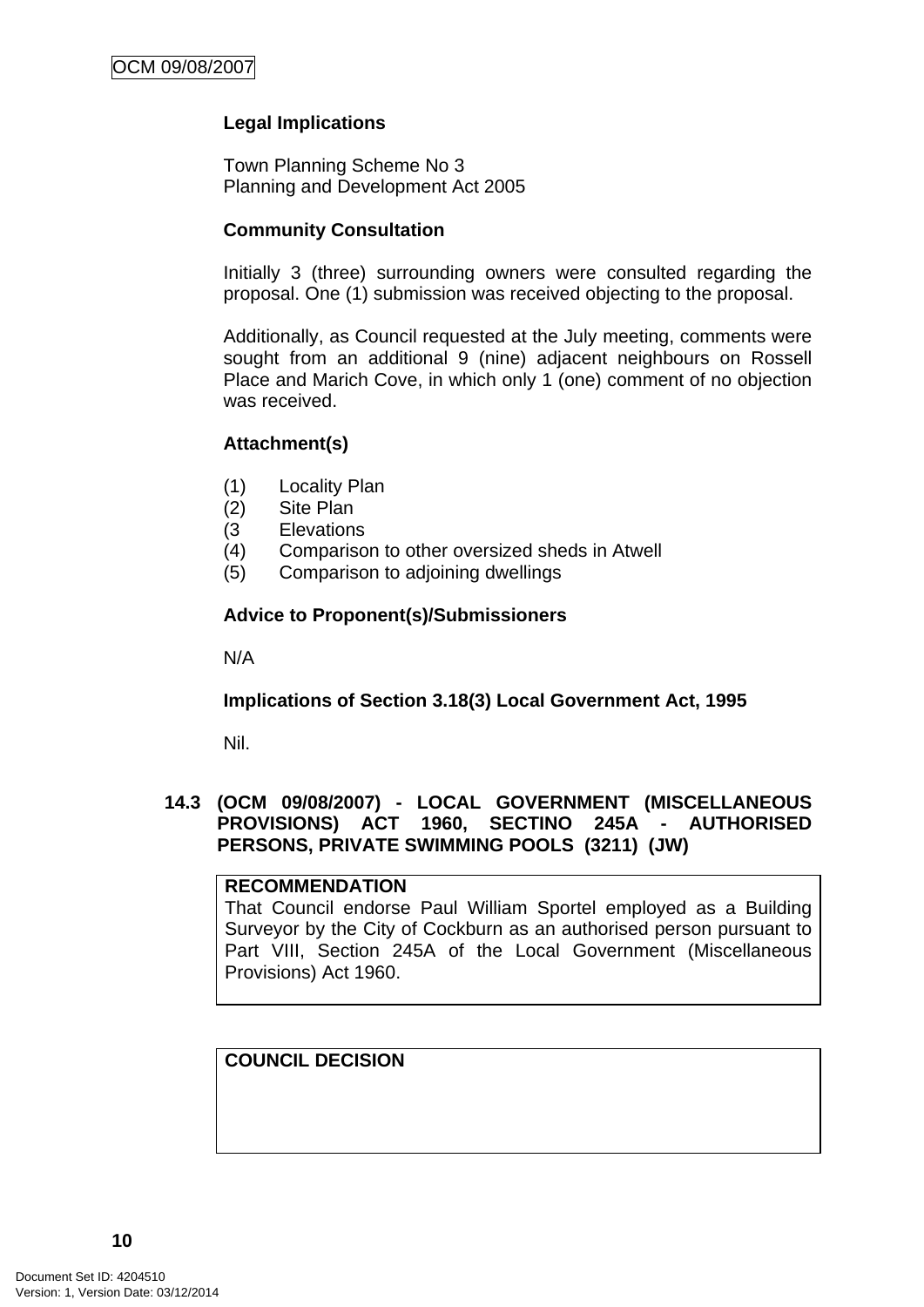## **Background**

The Local Government (Miscellaneous Provisions) Act 1960, Section 245A requires that private swimming pools be inspected every 4 years. A person who is required to oversee or carry out this inspection function must be authorised by the local government for the purpose of Section 245A and have appropriate experience and/or qualifications.

#### **Submission**

N/A

## **Report**

Due to staff changes within the Building Service it is required that Mr Sportel be endorsed as an authorised person in regard to private swimming pools.

In order to implement publicly accountable practices and methods that permit flexibility in terms of provision of customer service by the Building Service, the person nominated in the recommendation should be endorsed as an authorised person for the purposes of Section 245A of the Act.

## **Strategic Plan/Policy Implications**

#### *Governance Excellence*

- *To conduct Council business in open public forums and to manage Council affairs by employing publicly accountable practices.*
- *To provide effective monitoring and regulatory services that administer relevant legislation and local laws in a fair and impartial way.*

## **Budget/Financial Implications**

N/A

## **Legal Implications**

Section 245A of the Local Government (Miscellaneous Provisions) Act 1960.

#### **Community Consultation**

N/A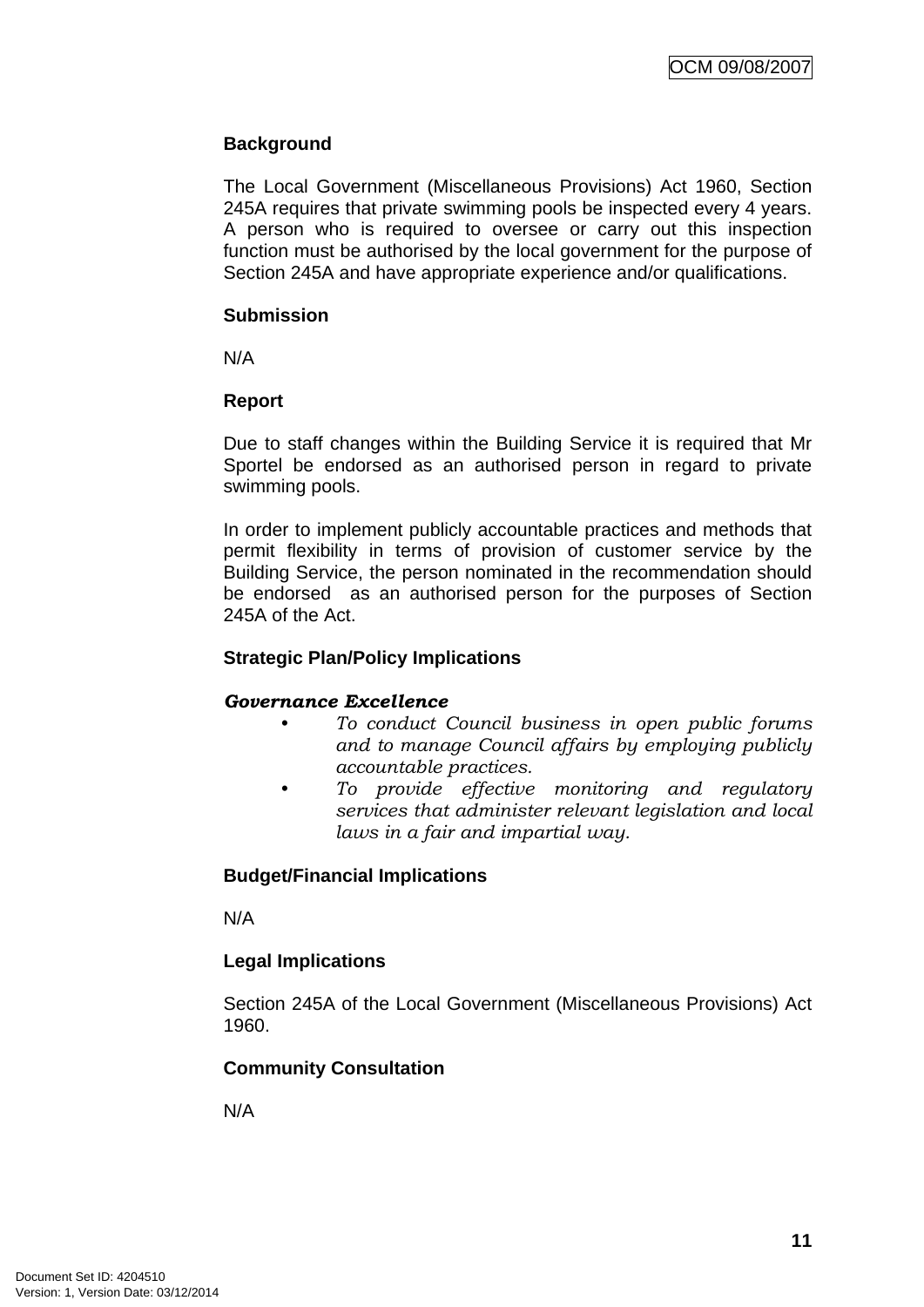## <span id="page-15-0"></span>**Attachment(s)**

N/A

**Advice to Proponent(s)/Submissioners** 

N/A

**Implications of Section 3.18(3) Local Government Act, 1995**

Nil.

#### **14.4 (OCM 09/08/2007) - DELEGATED AUTHORITY - SECTION 374(1B) LOCAL GOVERNMENT (MISCELLANEOUS PROVISIONS) ACT 1960 (3108) (JW)**

**RECOMMENDATION** That Council:

- (1) delegate its authority to approve or to refuse to approve plans and specifications under Section 374(1b) of the Local Government (Miscellaneous Provisions) Act 1960, to Council's Building Surveyor, Paul William Sportel; and
- (2) issue to Paul William Sportel a Certificate of Authorisation in relation to recommendation (1) above as required by Section 9.10(2) of the Local Government Act 1995.

**TO BE CARRIED BY AN ABSOLUTE MAJORITY OF COUNCIL**

## **COUNCIL DECISION**

#### **Background**

Paul Sportel is due to commence employment with the City of Cockburn on 20 August 2007. Part of Mr Sportel's duties is to approve or refuse building plans and specifications under delegated authority of Council.

#### **Submission**

N/A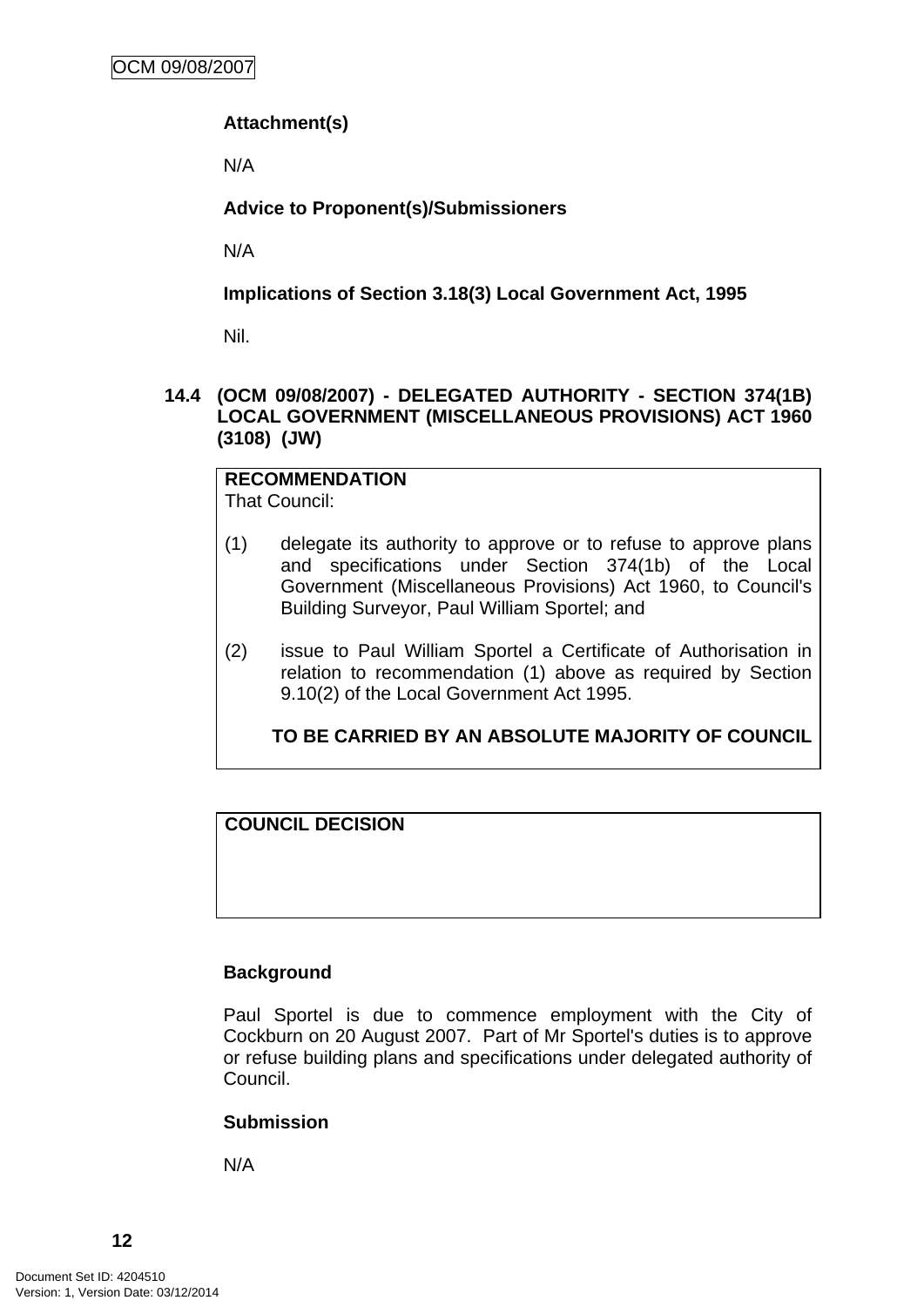## **Report**

Mr Sportel has the necessary Local Government qualifications to accept this delegation.

## **Strategic Plan/Policy Implications**

#### *Governance Excellence*

- *To conduct Council business in open public forums and to manage Council affairs by employing publicly accountable practices.*
- *To provide effective monitoring and regulatory services that administer relevant legislation and local laws in a fair and impartial way.*

## **Budget/Financial Implications**

N/A

## **Legal Implications**

Section 374(1b) of the Local Government (Miscellaneous Provisions) Act 1960.

#### **Community Consultation**

N/A

## **Attachment(s)**

N/A

## **Advice to Proponent(s)/Submissioners**

N/A

## **Implications of Section 3.18(3) Local Government Act, 1995**

Nil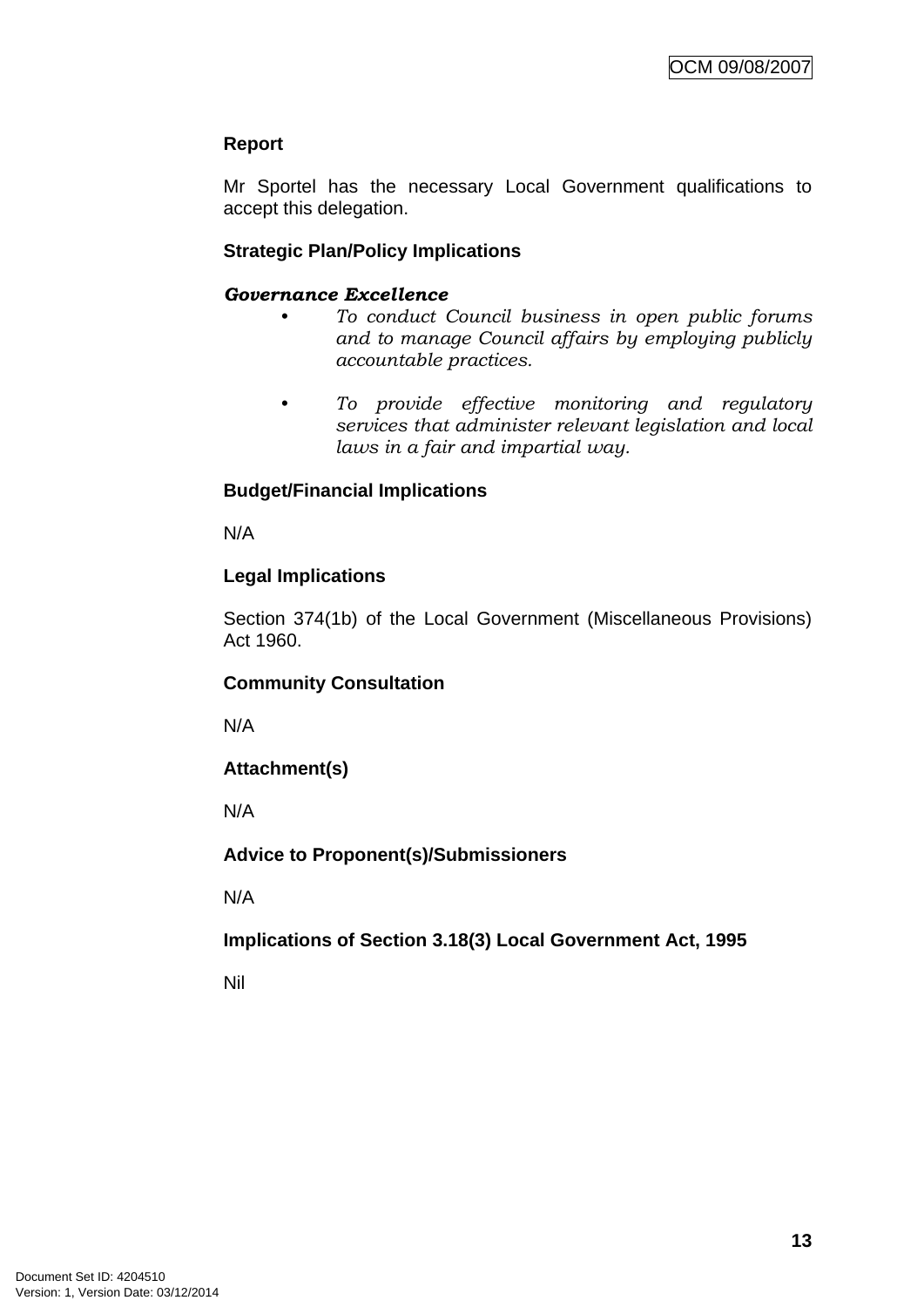#### <span id="page-17-0"></span>**15. FINANCE AND CORPORATE SERVICES DIVISION ISSUES**

#### **15.1 (OCM 09/08/2007) - LIST OF CREDITORS PAID - JUNE 2007 (5605) (KL) (ATTACH) Item\_15.1**

#### **RECOMMENDATION**

That Council receive the List of Creditors Paid for June 2007, as attached to the Agenda.

## **COUNCIL DECISION**

#### **Background**

It is a requirement of the Local Government (Financial Management) Regulations 1996, that a List of Creditors be compiled each month and provided to Council.

#### **Submission**

N/A

**Report**

N/A

**Strategic Plan/Policy Implications**

#### *Governance Excellence*

*• To conduct Council business in open public forums and to manage Council affairs by employing publicly accountable practices.* 

#### **Budget/Financial Implications**

N/A

#### **Legal Implications**

N/A

#### **Community Consultation**

N/A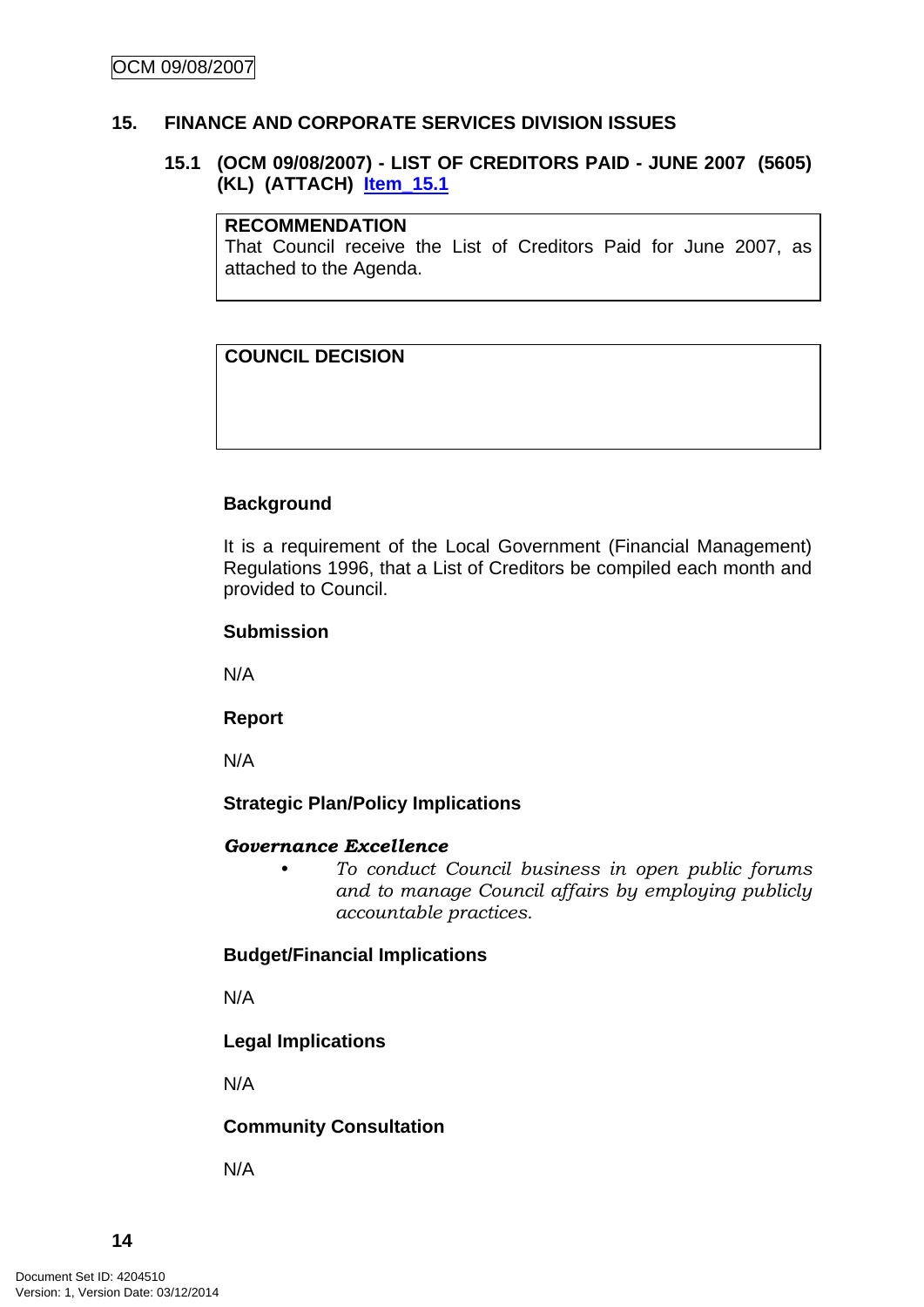## <span id="page-18-0"></span>**Attachment(s)**

List of Creditors Paid - June 2007.

## **Advice to Proponent(s)/Submissioners**

N/A

**Implications of Section 3.18(3) Local Government Act, 1995**

Nil.

#### **15.2 (OCM 09/08/2007) - STATEMENT OF FINANCIAL ACTIVITY - JUNE 2007 (5505) (NM) (ATTACH) Item\_15.2**

## **RECOMMENDATION**

That Council receive the Statement of Financial Activity and associated reports for the period ended 30 June 2007, as attached to the Agenda.

## **COUNCIL DECISION**

## **Background**

Regulation 34(1) of the Local Government (Financial Management) Regulations 1996 prescribes that a local government is to prepare each month a Statement of Financial Activity.

Regulation 34(2) requires the Statement of Financial Activity to be accompanied by documents containing:–

- (a) details of the composition of the closing net current assets (less restricted and committed assets),
- (b) explanations for each material variance identified between YTD budgets and actuals; and
- (c) any other supporting information considered relevant by the local government.

Regulation 34(4)(a) prescribes that the Statement of Financial Activity and accompanying documents are to be presented to the Council.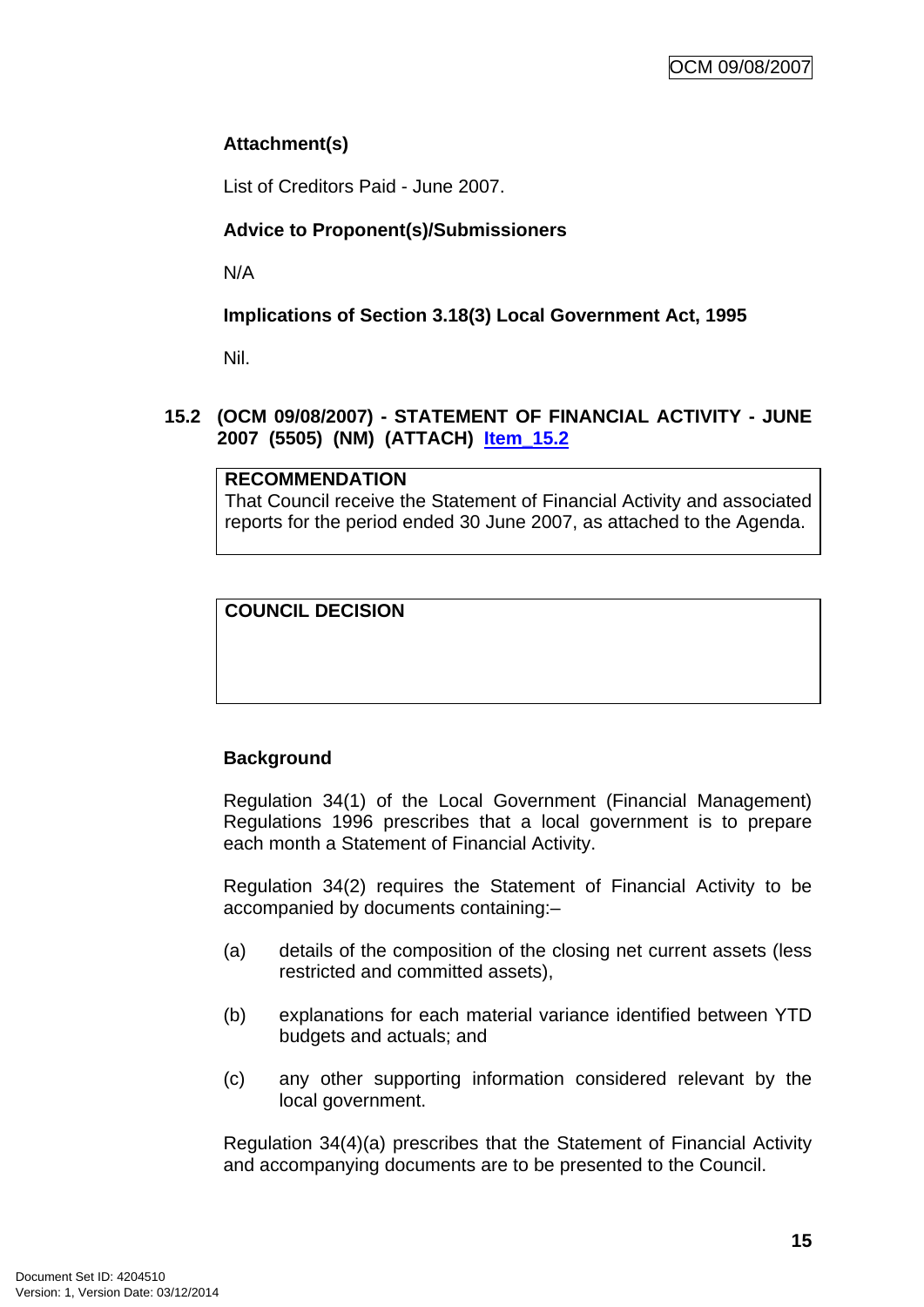#### **Submission**

N/A

#### **Report**

Attached to the Agenda is the Statement of Financial Activity for June 2007. The figures shown are only interim at this stage and will be subject to further end-of-year adjustments and Cash Backed Reserve transfers. The final end-of-year position including adjustments to the budgeted carried forwards will be presented to the October meeting of Council.

Note 1 shows how much capital grants and contributions are contained within the reported operating revenue.

Note 2 provides a reconciliation of Council's net current assets (adjusted for restricted assets and cash backed leave provisions). This provides a financial measure of Council's working capital and an indication of its liquid financial health.

Also provided are Reserve Fund and Restricted Funds Analysis Statements. These assist to substantiate the calculation of Council's net current assets position.

The Reserve Fund Statement reports the budget and actual balances for Council's cash backed reserves, whilst the Restricted Funds Analysis summarises bonds, deposits and infrastructure contributions held by Council. The funds reported in these statements are deemed restricted in accordance with Australian Accounting Standard AAS27.

#### Material Variance Threshold

For the purpose of identifying material variances in Statements of Financial Activity, Financial Management Regulation 34(5) requires Council to adopt each financial year, a percentage or value calculated in accordance with Australian Accounting Standard AAS5 - Materiality. This standard defines materiality in financial reporting and states that materiality is a matter for professional judgement. Information is material where its exclusion may impair the usefulness of the information provided. AAS5 does offer some guidance in this regard by stating that an amount that is equal to or greater than 10% of the appropriate base amount may be presumed to be material.

The materiality threshold set for the 2006/07 financial year is 10% or \$10,000 (whichever is the greater). Council at its last meeting set the threshold to \$50,000 or 10% (whichever is the greater) for the 2007/08 financial year. This will better focus reporting and management's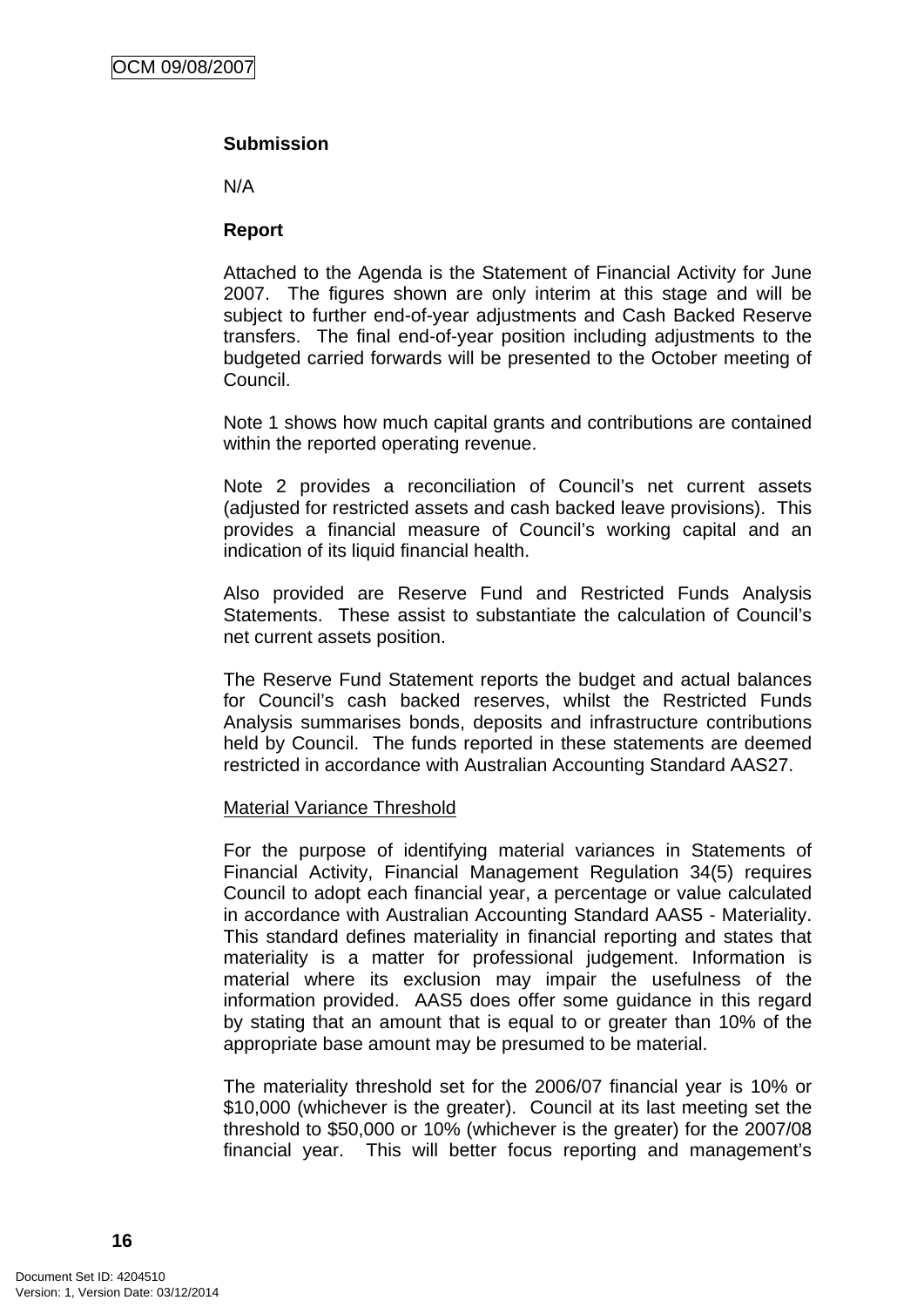<span id="page-20-0"></span>attention to variances considered more material in view of Council's budget size.

## **Strategic Plan/Policy Implications**

#### *Governance Excellence*

*• To conduct Council business in open public forums and to manage Council affairs by employing publicly accountable practices.* 

#### **Budget/Financial Implications**

Where variances reported are of a permanent nature, they will impact upon Council's end of year surplus/deficit position.

#### **Legal Implications**

Section 6.4 of the Local Government Act, 1995 and Regulation 34 of the Local Government (Financial Management) Regulations 1996, refer.

#### **Community Consultation**

N/A

#### **Attachment(s)**

Statement of Financial Activity and associated reports – June 2007.

#### **Advice to Proponent(s)/Submissioners**

N/A

**Implications of Section 3.18(3) Local Government Act, 1995**

Nil.

#### **16. ENGINEERING AND WORKS DIVISION ISSUES**

#### **16.1 (OCM 09/08/2007) - TENDER NO. RFT17/2007 - HOT ASPHALT ROAD SURFACING - SUPPLY AND LAYING (RFT17/2007) (JR) (ATTACH)**

#### **RECOMMENDATION**

That Council accept Tender No.17/2007 - Hot Asphalt Road Surfacing - Supply and Laying, from Asphalt Surfaces Pty Ltd at their submitted schedule of rates for a two year period to 30 June 2009.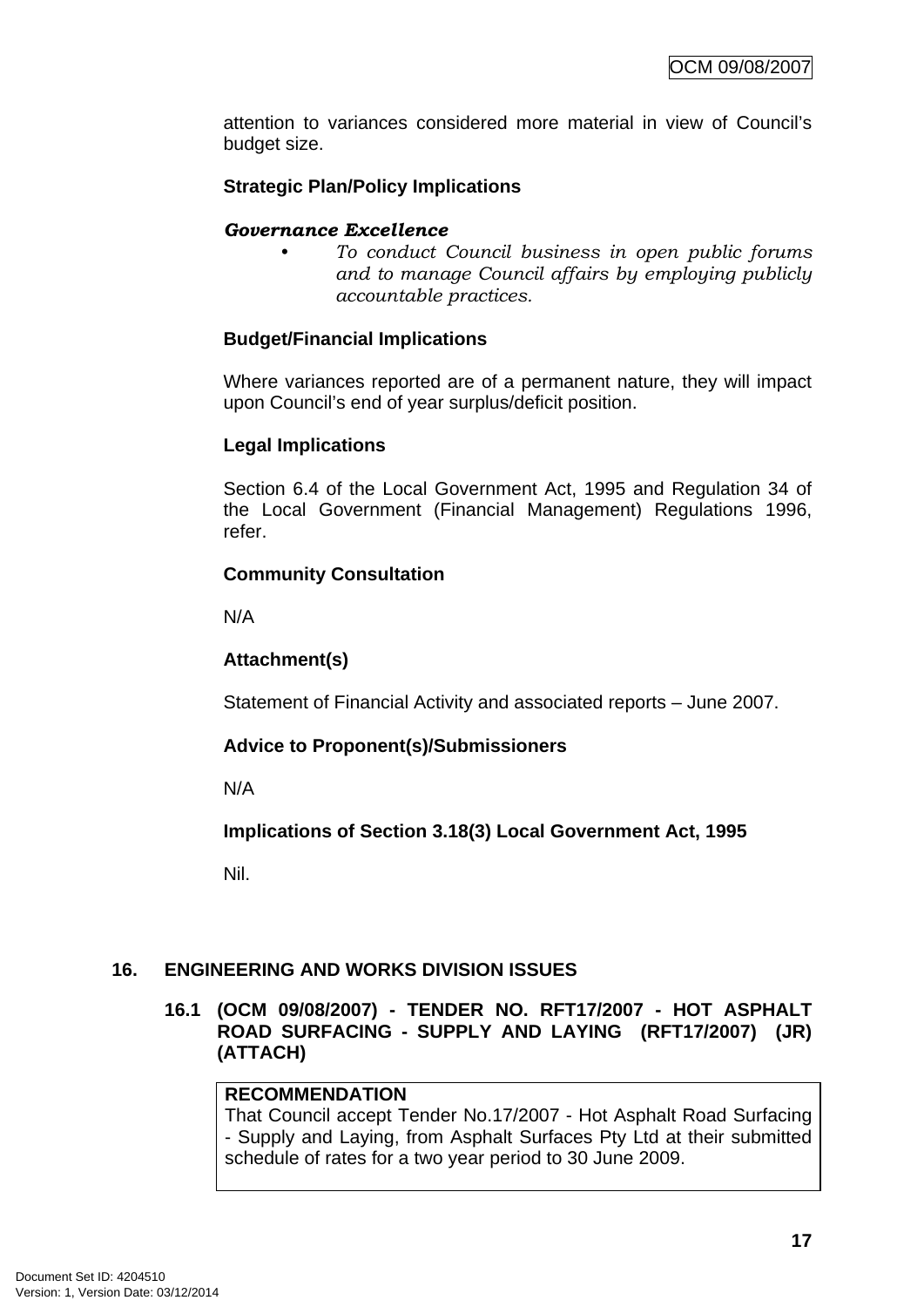## **COUNCIL DECISION**

## **Background**

Council requires the supply and laying of hot asphalt road surfacing for the completion of capital works road construction and resurfacing projects for a two year period. The current Contract No. RFT16/2005, held by Asphalt Surfaces, has expired 30 June 2007, so accordingly the necessary documentation and specifications were prepared and tenders called.

## **Submission**

Tenders closed at 2:30 pm (AWST) on Tuesday, 19 June 2007 and five(5) tender submissions were received from:

- 1. Hotmix
- 2. Boral Asphalt
- 3. Asphalt Surfaces Pty Ltd
- 4. Asphaltech Pty Ltd
- 5. Works Infrastructure

#### **Report**

#### Compliant Tenderers

The five(5) tenders submitted were deemed compliant with the conditions of tendering and compliance criteria.

#### Evaluation Criteria

| <b>Evaluation Criteria</b>         | <b>Weighting Percentage</b> |
|------------------------------------|-----------------------------|
| <b>Relevant Experience</b>         | 10%                         |
| Demonstrated Safety Management     | 15%                         |
| Delivery Response Time             | 20%                         |
| <b>Quality Assurance</b>           | 5%                          |
| References                         | 10%                         |
| Insurance                          | 5%                          |
| Tendered Price - Schedule of Rates | 35%                         |
| TOTAL                              | 100%                        |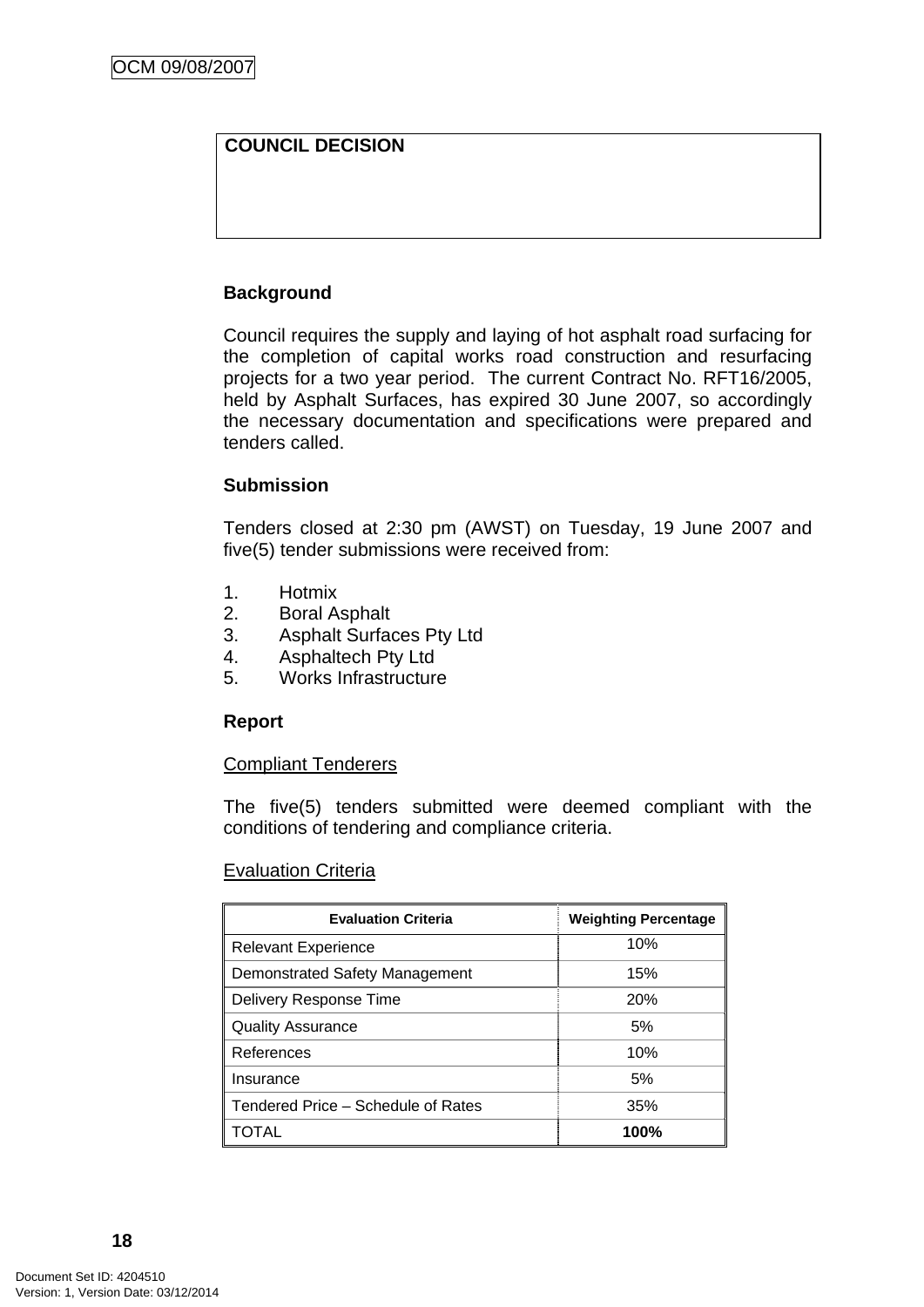## Tender Intent/Requirements

The supply and laying of hot asphalt road surfacing used for road resurfacing and construction.

The tender submissions were evaluated by the Acting Works Manager and the Acting Asset Inspection Officer.

#### **Scoring Table**

| <b>Tenderer's Name</b>   | <b>Non-Cost</b><br><b>Evaluation</b><br><b>Score</b> | <b>Cost Criteria</b><br><b>Evaluation</b><br><b>Score</b> | <b>Total Score</b><br>100% |
|--------------------------|------------------------------------------------------|-----------------------------------------------------------|----------------------------|
| Asphalt Surfaces Pty Ltd | 64.25%                                               | 35%                                                       | 99.25%                     |
| <b>Boral Asphalt</b>     | 64.5%                                                | 32.63%                                                    | 97.13%                     |
| Hotmix                   | 65%                                                  | 30.15%                                                    | 95.15%                     |
| Works Infrastructure     | 61%                                                  | 33.15%                                                    | 94.15%                     |
| Asphaltech Pty Ltd       | 64.5%                                                | 29.03%                                                    | 93.53%                     |

#### Evaluation Criteria Assessment

The five tenders considered all showed they have the capacity to meet the City's requirements as detailed in the Specification, as well as comply with the General and Special Conditions of Contract, as stated in the tender document.

Asphalt Surfaces Pty Ltd provided the best assessment against the selection criteria. Referees were consulted and Asphalt Surfaces Pty Ltd has been engaged on previous tenders for the City in the past with successful results. Consequently, it is recommended that the tender be accepted from Asphalt Surfaces Pty Ltd.

#### Relevant Experience

All tenderers were considered to have a high level of relevant experience.

#### Delivery Response Times

All the tender delivery response times were of a satisfactory level.

#### **Strategic Plan/Policy Implications**

#### *Infrastructure Development*

*• To construct and maintain community facilities that meet community needs.*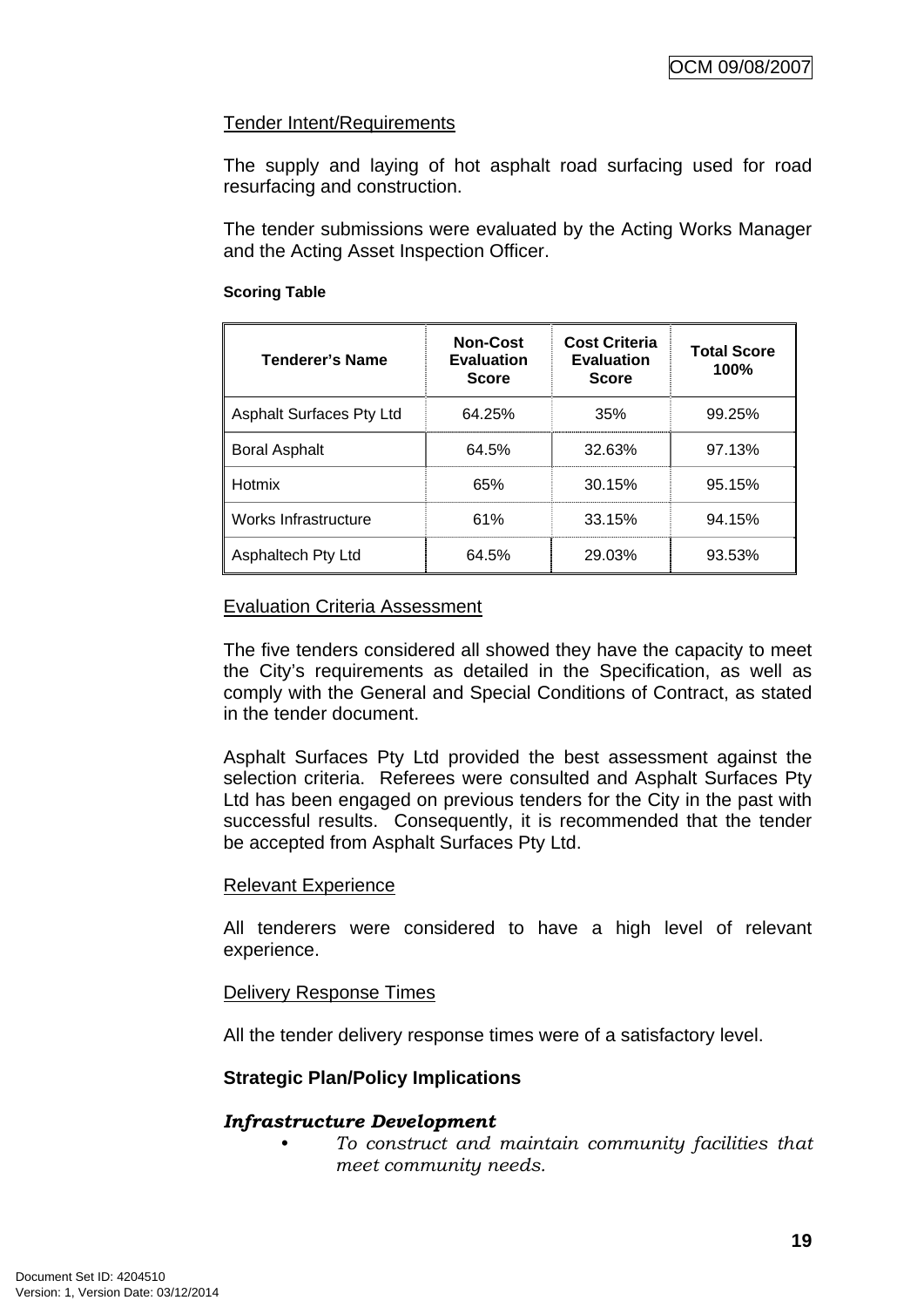#### *Transport Optimisation*

*• To construct and maintain roads which are convenient and safe for vehicles, cyclists and pedestrians.* 

#### **Budget/Financial Implications**

The cost of the hot asphalt road resurfacing and construction is covered in the annual Budget allocations for road construction and maintenance. The estimated expenditure for 2007-2009 is \$3.5M (GST excl.).

The per tonne rates for the supply and laying of hot asphalt has increased by approximately 25% when compared with previous rates in Contract No. RFT 16/2005. The per tonne rates for supply only have increased by approximately 5%. These price increases are not unexpected given the current market and the contract period.

The overall estimated contract value has risen from \$3.0M (GST excl.) in 2005-2007 to \$3.5M (GST excl.), an increase of \$0.5M (GST excl.) or 17%.

#### **Legal Implications**

Section 3.57 of the Local Government Act 1995 and Part 4 of the Local Government (Functions and General) Regulations 1996 refers.

#### **Community Consultation**

Tender No. RFT 17/2007 Hot Asphalt Road Surfacing – Supply and Laying was advertised in The West Australian on Saturday, 2 June 2007 under the Local Government Tenders Section. It was also displayed on the City's website between 1–19 June 2007.

#### **Attachment(s)**

The following attachments have been provided to Elected Members under separate cover:

- 1. Tendered Prices "Confidential."
- 2. Tender Evaluation Sheet "Confidential."
- 3. Compliance Criteria Checklist "Confidential."

#### **Advice to Proponent(s)/Submissioners**

Tenderers were advised that the matter of the tender for the Hot Asphalt Road Surfacing – Supply & Laying will be considered at the Ordinary Council meeting to be held Thursday 9 August 2007.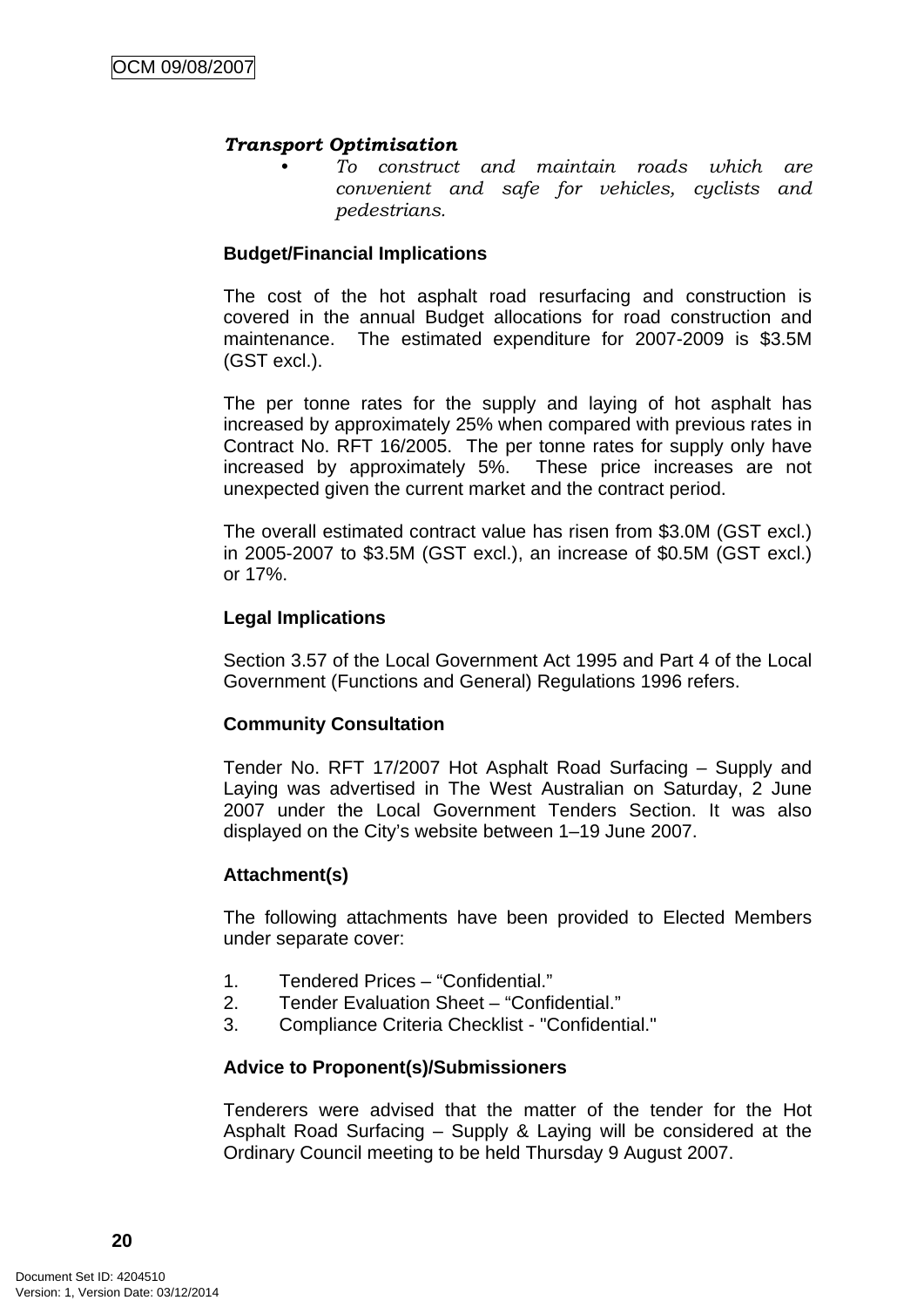## <span id="page-24-0"></span>**Implications of Section 3.18(3) Local Government Act, 1995**

Nil.

## **17. COMMUNITY SERVICES DIVISION ISSUES**

#### **17.1 (OCM 09/08/2007) - PROPOSED CITY OF COCKBURN (LOCAL GOVERNMENT ACT) PARKING AND PARKING FACILITIES LOCAL LAW (1116) (RA) (ATTACH) Item\_17.1**

#### **RECOMMENDATION**

That Council pursuant to the requirements of sec. 3.12 of the Local Government Act 1995, make a local law to:

- (1) repeal Part X and associated Schedules- Traffic and Parking of its Consolidated City of Cockburn (Local Government Act) Local Laws 2000; and
- (2) establish the City of Cockburn Parking and Parking Facilities Local Law (2007).

**COUNCIL DECISION**

#### **Background**

Within the City of Cockburn (Local Government Act) Local Laws there are limited powers over vehicle parking within the City. The laws were adequate to meet the needs of a local authority that was essentially a mix of residential and industrial areas.

With the rapid development of the City of Cockburn and the creation of high-density residential and commercial nodes such as Cockburn Central and Port Coogee there is a requirement for Council to update its Local Law in relation to parking to meet new demands.

#### **Submission**

N/A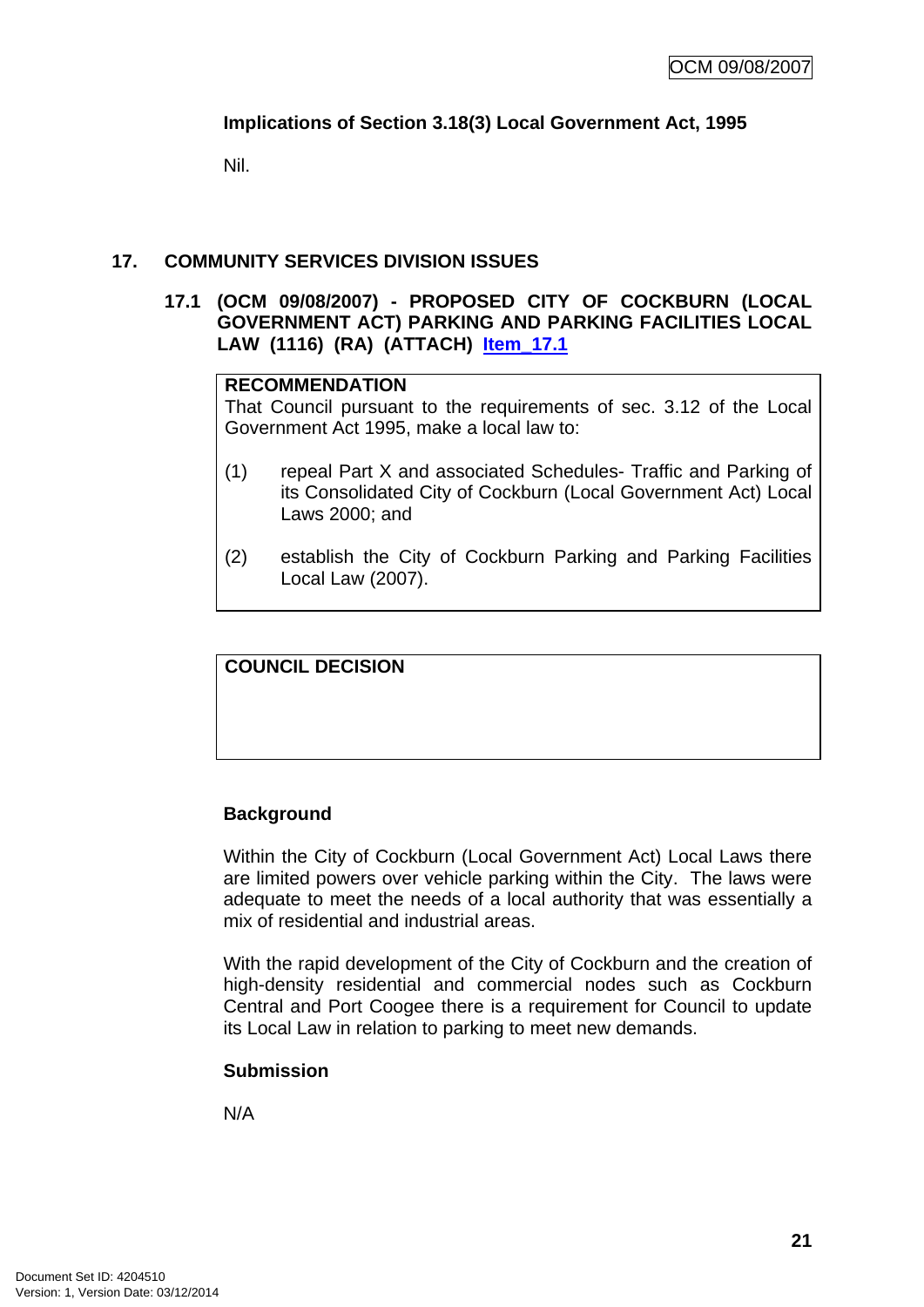#### **Report**

Council's solicitors McLeods have drafted the City of Cockburn (Local Government Act) Parking and Parking Facilities Local Law a copy of which is attached to the Agenda. It is proposed that Council adopt the Local Laws for parking as proposed with the accompanying modified penalties in accordance with the requirements of the Local Government Act 1995.

The proposed Parking and Parking Facilities Local Law has the effect of superseding those limited number of clauses in the Consolidated City of Cockburn (Local Government Act) Local Laws 2000 and hence Council will be required to repeal Part X - Traffic and Parking of its Local Laws.

#### **Strategic Plan/Policy Implications**

#### *Governance Excellence*

- *To conduct Council business in open public forums and to manage Council affairs by employing publicly accountable practices.*
- *To provide effective monitoring and regulatory services that administer relevant legislation and local laws in a fair and impartial way.*

#### **Budget/Financial Implications**

Costs associated with the establishment of the Parking and Parking Facilities Local Law (2007) will be met within current budget allocations.

The Council has placed on its Plan for the District 2006 - 2016 provision for a parking inspector for 2012/13. The requirement for the position of parking inspector will be monitored as the development of high-density development occurs.

#### **Legal Implications**

Sec. 3.12 of the Local Government Act refers.

#### **Community Consultation**

Public comment is invited through the advertising requirement established by the relevant section of the Act.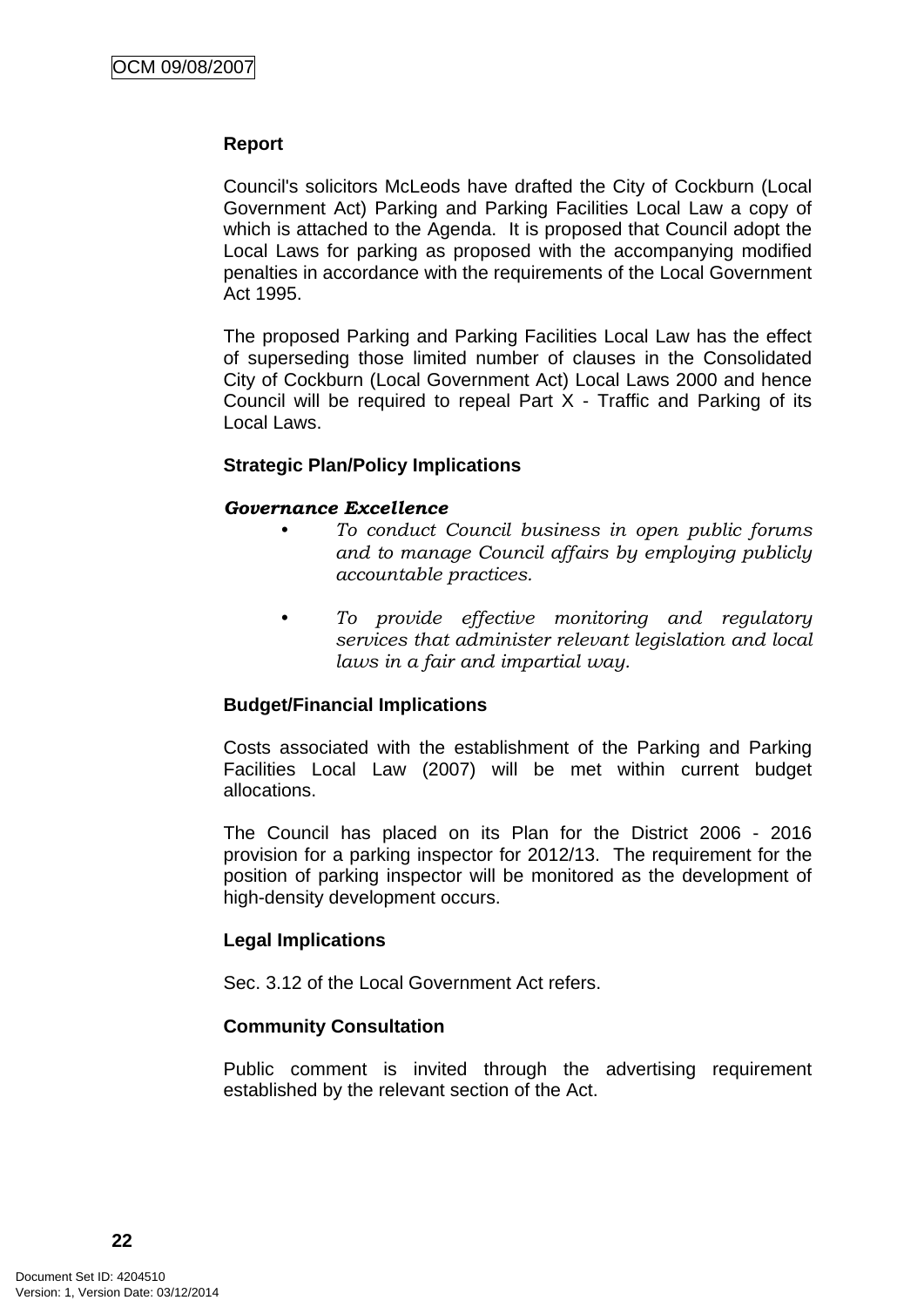## <span id="page-26-0"></span>**Attachment(s)**

Copy of the proposed City of Cockburn Parking and Parking Facilities Local Law 2007 - Traffic and Parking.

## **Advice to Proponent(s)/Submissioners**

N/A

**Implications of Section 3.18(3) Local Government Act, 1995**

Nil.

#### **17.2 (OCM 09/08/2007) - PROPOSED CALENDAR OF EVENTS FOR THE SUMMER OF FUN 2007/08 (8812) (RA)**

## **RECOMMENDATION**

That Council adopt the Calendar for The Summer of Fun Events for 2007/08 as detailed in the report.

## **COUNCIL DECISION**

## **Background**

Council at its meeting of the 11 August 2005 resolved to adopt a policy which provided for 1% of the rates revenue to be allocated for summer events. It was further resolved that a report would be prepared for consideration by Council that identified the events proposed for the forth coming year.

#### **Submission**

N/A

## **Report**

To ensure that venues and acts can be booked Council is required to determine the nature of the events for the forthcoming Summer of Fun activities early in the financial year immediately following the establishment of the municipal budget. Entertainment has been tentatively booked with the respective management agencies with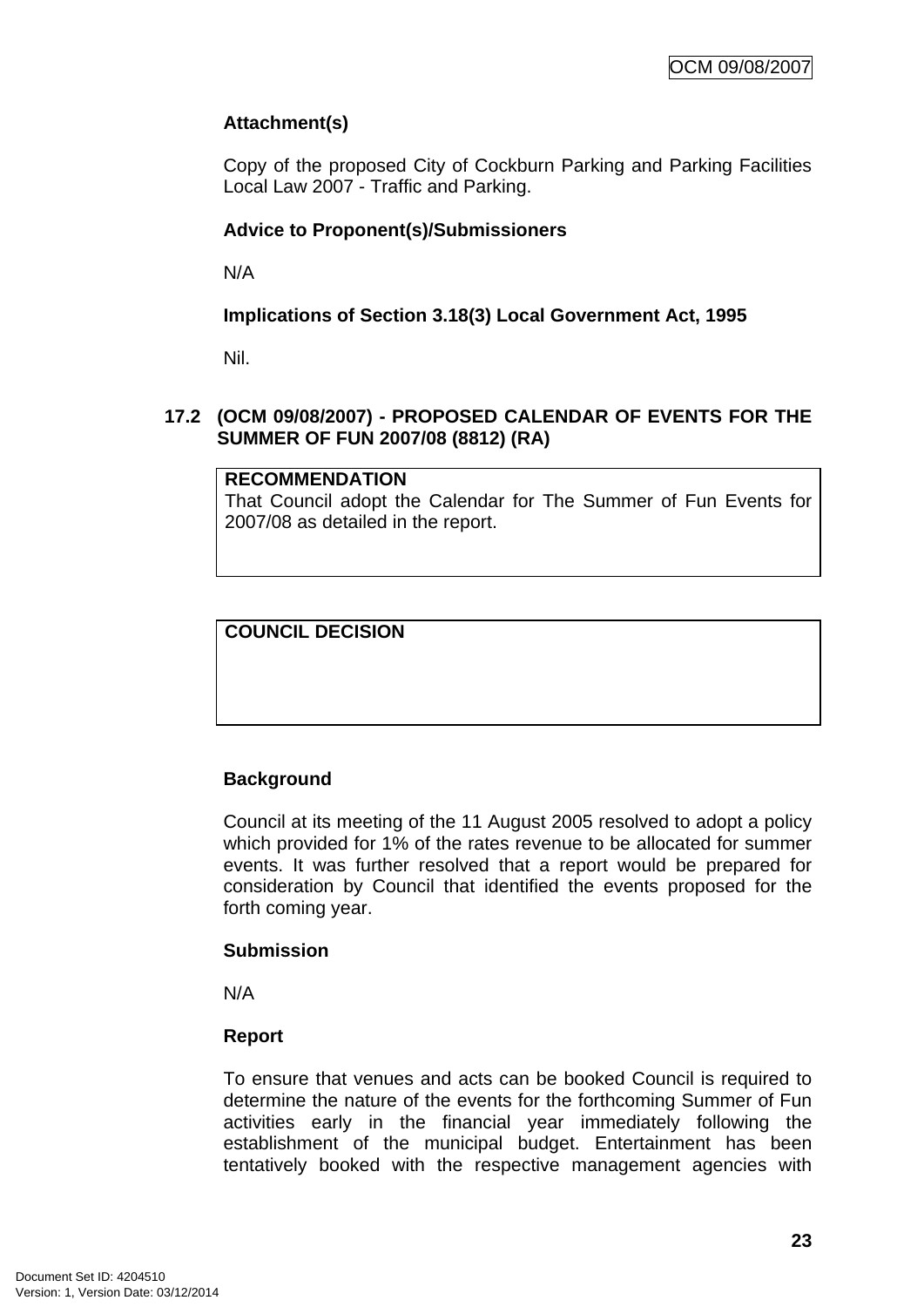confirmation of bookings made with Council's approval. Proposed venues have been provided in the table below.

| <b>Event</b>              | Date     | <b>Park</b>               | <b>Suburb</b>  | Act                                                                                                     |
|---------------------------|----------|---------------------------|----------------|---------------------------------------------------------------------------------------------------------|
| Concert<br><b>One</b>     | 19/01/08 | <b>Beeliar</b><br>Reserve | <b>Beeliar</b> | Libby Hammer & 13 piece<br>band (swing, brass,<br>big<br>$band - very popular)$                         |
| Concert<br>Two            | 2/02/08  | Lands<br>Lake<br>Reserve  | South Lake     | LA Gold Cover<br>band<br>(7<br>piece Corporate band, 2<br>female singers - popular<br>hits all ages)    |
| Concert<br>Three          | 16/2/08  | Davilak Oval              | Hamilton Hill  | 'Hells Bells'<br>main act &<br>'Vamp' support act (ACDC)<br>Tribute band and All female<br>cover band). |
| Major<br>Event<br>Concert | 2/03/08  | Manning<br>Park           | Hamilton Hill  | To Be Confirmed                                                                                         |

Proposed Summer Concert Series 2007/08

Regional Concert – It is proposed that the City of Cockburn join forces with the City of Wanneroo to share resources for the Regional Concert. In doing so the City has the increased opportunity to secure a higher calibre act and entice sponsors to come on board with the event. The City will have better negotiating power with advertisers and promotions for the concert and will be seeking sponsorship with one of the major radio stations. The City of Wanneroo will hold their concert on Saturday 1<sup>st</sup> March 2008 and it is proposed that the City of Cockburn will hold its concert on Sunday 2<sup>nd</sup> March 2008. The main act for this concert is still to be confirmed. Negotiations are being held with Premier Artists to secure an act along the lines of Vanessa Amarosi, Thirsty Merc, Jimmy Barnes or similar.

Stand Alone Events

| Event                                                         | <b>Location</b>                       | <b>Date</b>            |  |
|---------------------------------------------------------------|---------------------------------------|------------------------|--|
| <b>Teddy Bears Picnic</b><br>(coincides with children's week) | MacFaull Park, Spearwood              | 31/10/07               |  |
| Seniors Ball                                                  | Spearwood Dalmatinac Club             | 10/11/07               |  |
| Seniors Afternoon Tea and<br>Dance                            | To be arranged by Seniors<br>Group    | TBA                    |  |
| Coogee Beach Festival                                         | Beach<br>Reserve.<br>Coogee<br>Coogee | 16/03/08               |  |
| Multi-Cultural<br>Festival<br><b>Spring Fair</b>              | <b>Manning Park</b>                   | 28/10/07               |  |
| Christmas Lights                                              | Council Building                      | TBA                    |  |
| Movie Nights                                                  | <b>Manning Park</b>                   | January -March<br>2008 |  |
| Heritage festival open day                                    | Azelia Ley Museum                     | Early June 2008        |  |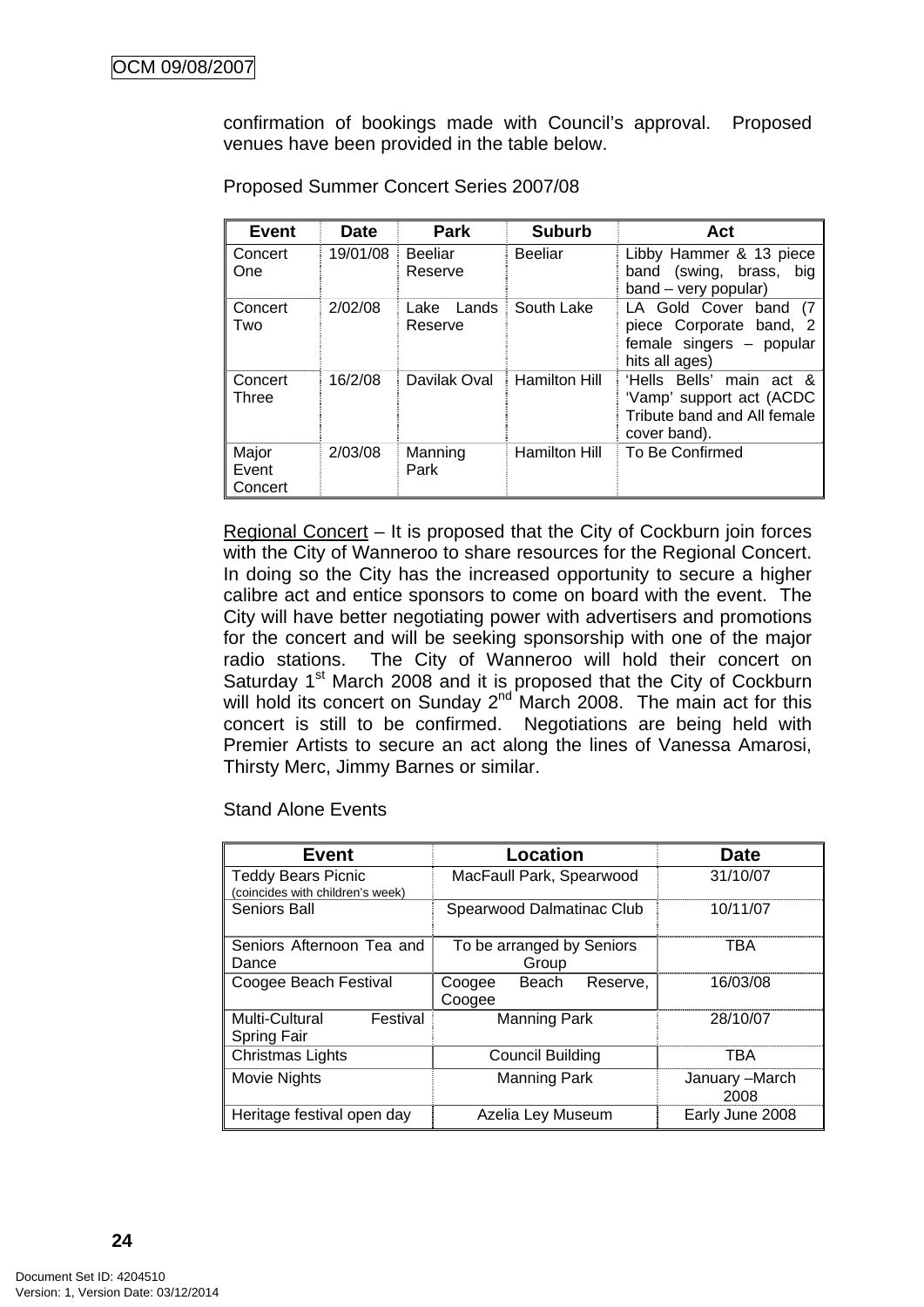## **Strategic Plan/Policy Implications**

#### *Lifestyle and Aspiration Achievement*

*• To facilitate and provide an optimum range of community services and events.* 

#### **Budget/Financial Implications**

Indicative Budget Allocations

| <b>Item or Event</b>                            | 2006/07   | 2007/08   |
|-------------------------------------------------|-----------|-----------|
| Promotion                                       | \$17,000  | \$25,000  |
| Spring Fair (Multicultural Festival)            | \$32,000  | \$40,000  |
| Summer Concert Series (1 in each ward)          | \$60,000  | \$70,000  |
| Christmas Lights (not held due to<br>06/07      |           | \$15,000  |
| building works)                                 |           |           |
| <b>Regional Concert (Classic Special Event)</b> | \$60,000  | \$65,000  |
| Cockburn Festival (revamped Coogee Beach        | \$35,000  | \$35,000  |
| Party)                                          |           |           |
| <b>Seniors Ball</b>                             | \$6,000   | \$6,000   |
| <b>Teddy Bears Picnic</b>                       | \$6,000   | \$6,000   |
| <b>Movie Nights</b>                             | \$15,000  | \$15,000  |
| <b>Total Budget</b>                             | \$235,000 | \$277,000 |

## **Legal Implications**

N/A

#### **Community Consultation**

A referendum from previous years among the City's residents found that the large majority (87%) wanted the City to retain free community festivals and events.

Continued consultation with involved stakeholders and the community through surveys during each event will ensure a community-oriented calendar of events is presented in subsequent years.

#### **Attachment(s)**

N/A

## **Advice to Proponent(s)/Submissioners**

N/A

#### **Implications of Section 3.18(3) Local Government Act, 1995**

Nil.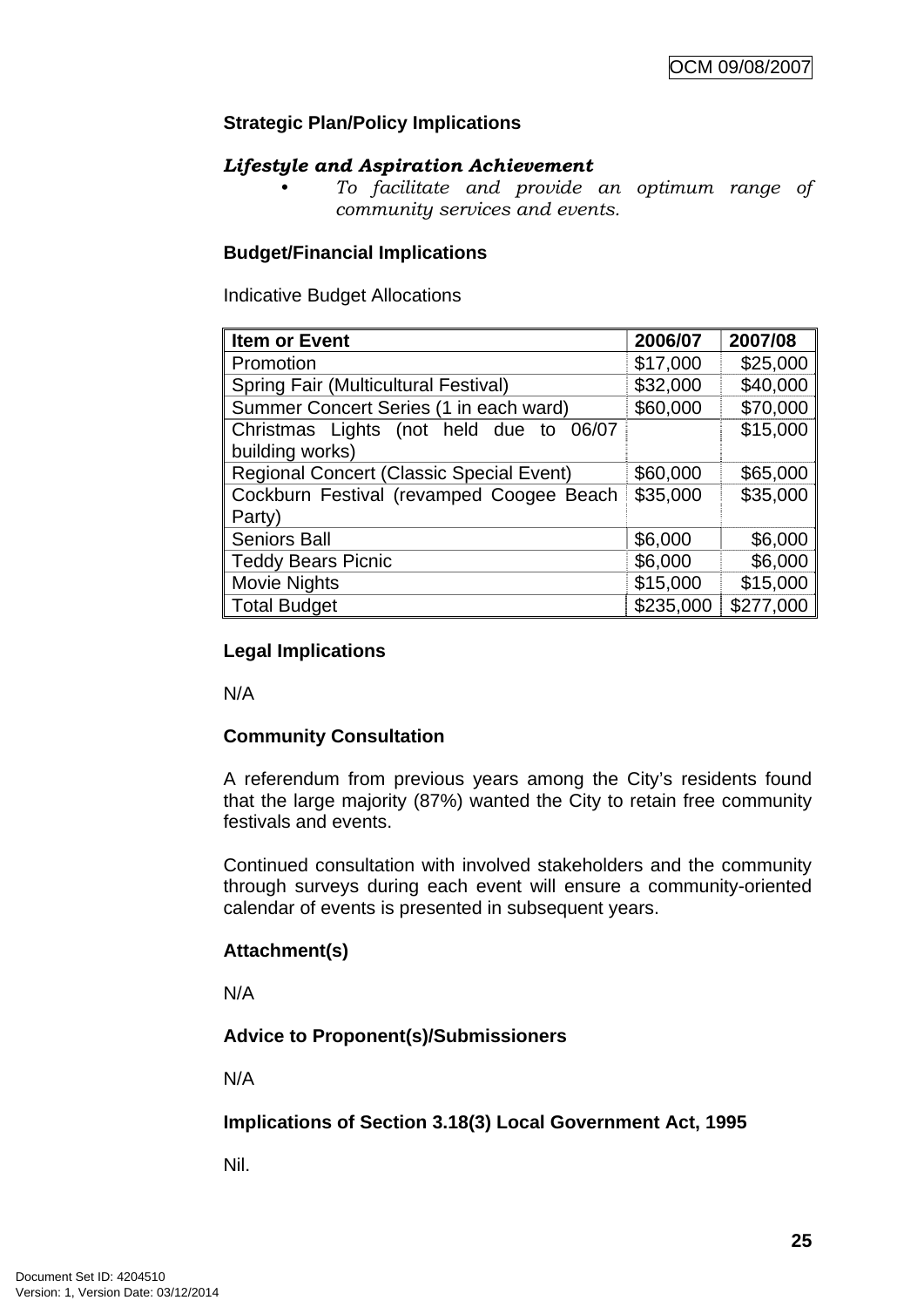## <span id="page-29-0"></span>**17.3 (OCM 09/08/2007) - COCKBURN CIVIC CENTRE INTERIM USAGE (8188) (RA) (ATTACH) Item\_17.3**

## **RECOMMENDATION**

That Council:

- (1) establish within the Civic Centre Hall office space for the Cockburn Volunteer Resource Centre, a storage area within the Lesser Hall as shown on the attachment and return the Main Hall to its original condition to allow it to be available for hire;
- (2) reallocate \$82,756 from Account No.CW 4211 for the cost of works as detailed in (1) above and amend the budget accordingly; and
- (3) require a report to be presented by Council's Planning Department to a future meeting of Council which provides an overview on the process required to develop a Concept and Structure Plan to guide the future development of the Civic Precinct site.

**TO BE CARRIED BY AN ABSOLUTE MAJORITY OF COUNCIL**

## **COUNCIL DECISION**

#### **Background**

Council has recently used the Cockburn Civic Centre Hall as its chambers and by the City's administration as office space for the past year with temporary modifications made to meet these requirements. The completion of the new office accommodation will allow for staff to vacate the Civic Centre Hall, however, Council has made no decision for the short to medium term future of the hall as a comprehensive redevelopment will take at least 2 years before any works begin.

The City's Human Resources Service and Cockburn Volunteer Resource Centre (CVRC) have been located in transportable buildings in the civic quadrant. When these buildings are removed accommodation needs to be found for the CVRC.

There has been an allocation of funds on the 2007/08 Municipal Budget for the cost of design work to refurbish the Civic Centre Hall to create a specific purpose Seniors Centre. Concurrently, there has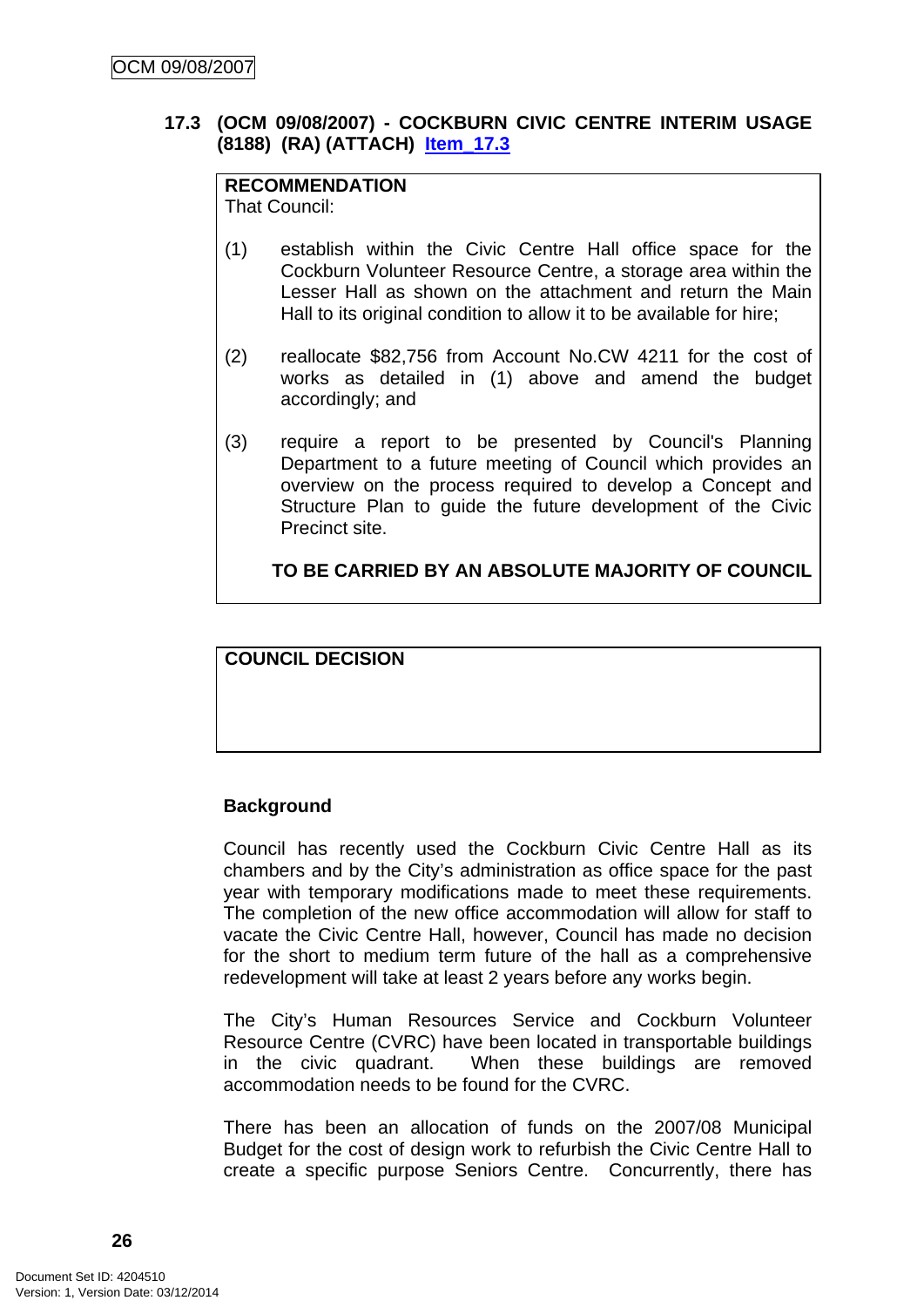been an allocation of funds to develop a concept plan for the possible redevelopment of the total Civic Centre Precinct.

#### **Submission**

N/A

## **Report**

Human Resources has allocated office space in the new offices however, there is insufficient suitable space to accommodate the CVRC in the new administration offices as they require ready public access. On the assumption that it is Council's intent to move both transportable buildings from the civic quadrant there is a pressing need to find suitable accommodation for the CVRC. This service needs to be readily accessible to the public and close to public transport and a location within the Civic Precinct meets these requirements. The transportable building the CVRC currently occupy is rather small; does not have disabled access; has Occupational Health and Safety concerns as there is only one exit door and will look particularly unsightly if it remains in its present location or moved back to where the Human Resources transportable is currently located in the quadrant.

An option is to make provision within the Civic Centre foyer for an office area of approximately 25 sq.m. (see attached plan) to accommodate the CVRC.

The City's records section currently utilises an area within the Civic Centre Hall that was previously used for chair and table storage as a record store. This requirement will remain for some time. The ramification of this is that there is no allocated space for table and chair storage should Council seek to make the Civic Hall available for community use. Furthermore, there has been an ongoing problem for the City's administration for storage of larger items that are used on a seasonal basis or which are awaiting disposal, such as furniture and IT equipment.

It is proposed that a temporary wall be created separating the Lesser Hall from the Main Hall that will allow the Lesser Hall to be used as storage space for tables and chairs and to meet administration's storage requirements.

It would be of little value to the residents of the City to leave the current Civic Hall vacant for an extended period. It is proposed that Council allocate funds to remove the temporary partitioning and other infrastructure in the hall and revert it back to its original condition. The main hall, which has a capacity of 400 people, could then be made available for hire to the community.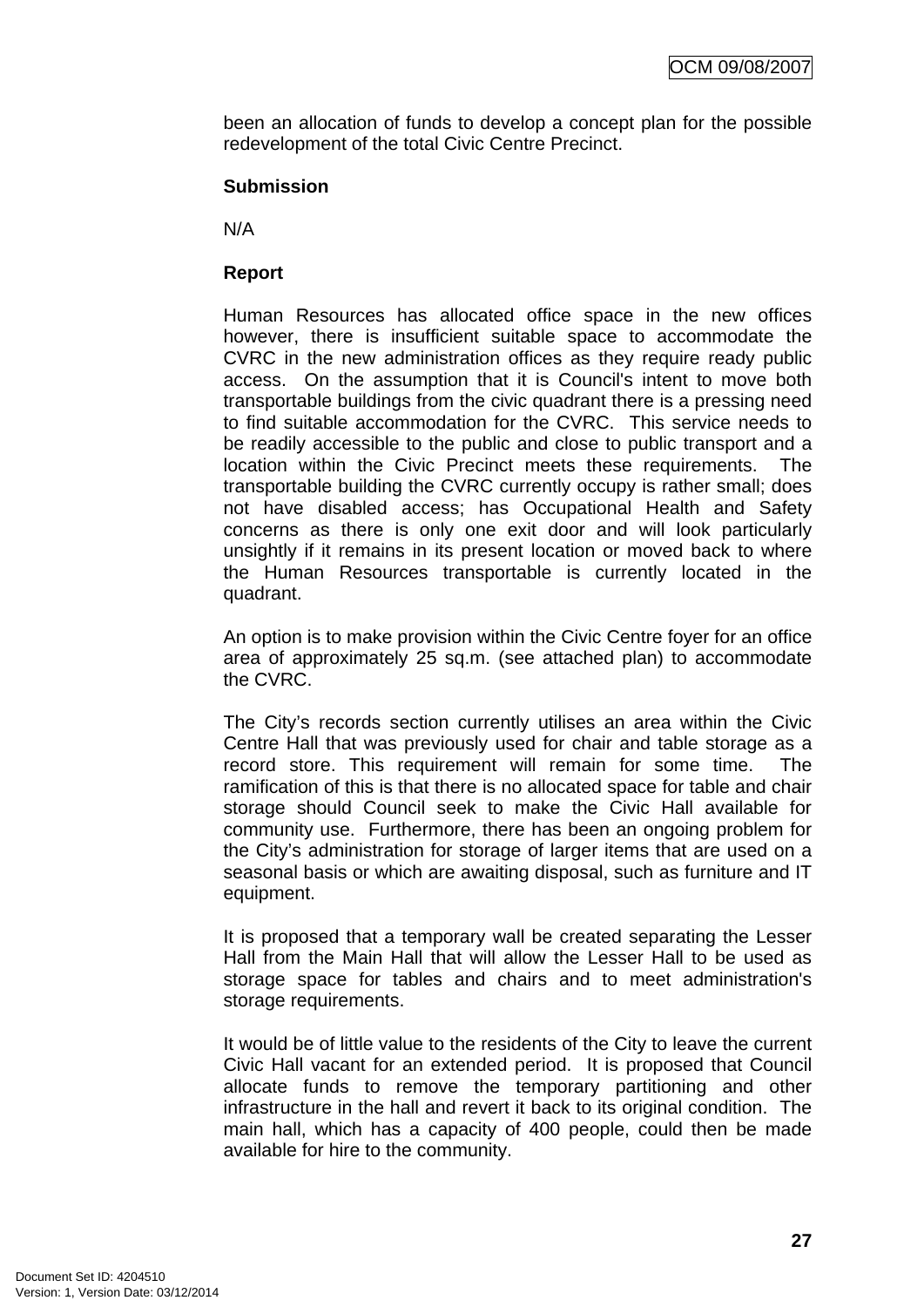There has been some consideration given by Elected Members to the future development of the Cockburn Civic Precinct. The original intent to convert the existing Civic Centre Hall into a Seniors Centre has been overtaken with the proposal for the current hall site to be completely redeveloped and include a Seniors Centre as part of the overall development. Should Council seek to redevelop the Civic Hall site under a joint venture arrangement it is probable that the current building will be vacant for at least 2 years.

Council has allocated funds on its 2007/08 Municipal Budget for the redesign of the Civic Centre Hall to form a Seniors Centre and funds for design for the redevelopment of the whole Civic Precinct.

#### **Strategic Plan/Policy Implications**

#### *Demographic Planning*

- *To ensure the planning of the City is based on an approach that has the potential to achieve high levels of convenience and prosperity for its citizens.*
- *To ensure development will enhance the levels of amenity currently enjoyed by the community.*

#### *Infrastructure Development*

- *To construct and maintain community facilities that meet community needs.*
- *To provide an appropriate range of recreation areas that meets the needs of all age groups within the community.*

#### **Budget/Financial Implications**

Council has carried forward \$82, 656 towards the cost of redesigning the Civic Centre to convert to a Seniors Centre. There is a further \$200,000 for design and documentation for the Civic Centre Redevelopment.

It is proposed that Council reallocate the sum of \$82,656 (Account CW 4211 Civic Centre) for the cost of creating office accommodation for the CVRC, creation of storage space in the Lesser Hall, removal of partitioning, associated other temporary fittings in the Civic Centre and returning the main hall floor to its original condition.

#### **Legal Implications**

N/A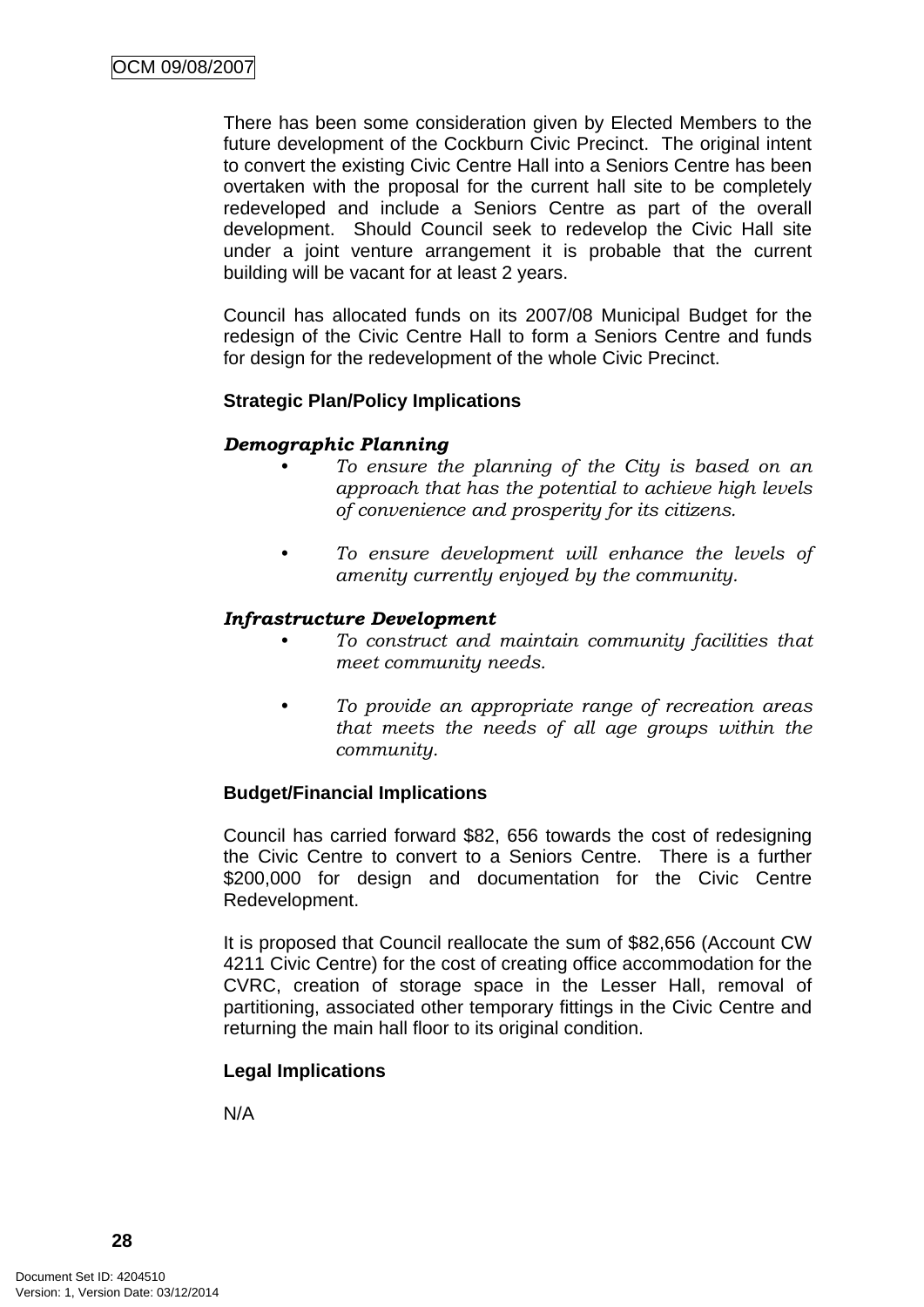## <span id="page-32-0"></span>**Community Consultation**

N/A

## **Attachment(s)**

Floor plan of Civic Hall showing the proposed location of the CVRC office.

## **Advice to Proponent(s)/Submissioners**

N/A

**Implications of Section 3.18(3) Local Government Act, 1995**

Nil.

## **18. EXECUTIVE DIVISION ISSUES**

Nil

## **19. MOTIONS OF WHICH PREVIOUS NOTICE HAS BEEN GIVEN**

- **20. NOTICES OF MOTION GIVEN AT THE MEETING FOR CONSIDERATION AT NEXT MEETING**
- **21. NEW BUSINESS OF AN URGENT NATURE INTRODUCED BY COUNCILLORS OR OFFICERS**
- **22. MATTERS TO BE NOTED FOR INVESTIGATION, WITHOUT DEBATE**
- **23. CONFIDENTIAL BUSINESS**

## **24. (OCM 09/08/2007) - RESOLUTION OF COMPLIANCE (SECTION 3.18(3), LOCAL GOVERNMENT ACT 1995)**

## **RECOMMENDATION**

That Council is satisfied that resolutions carried at this Meeting and applicable to items concerning Council provided services and facilities, are:-